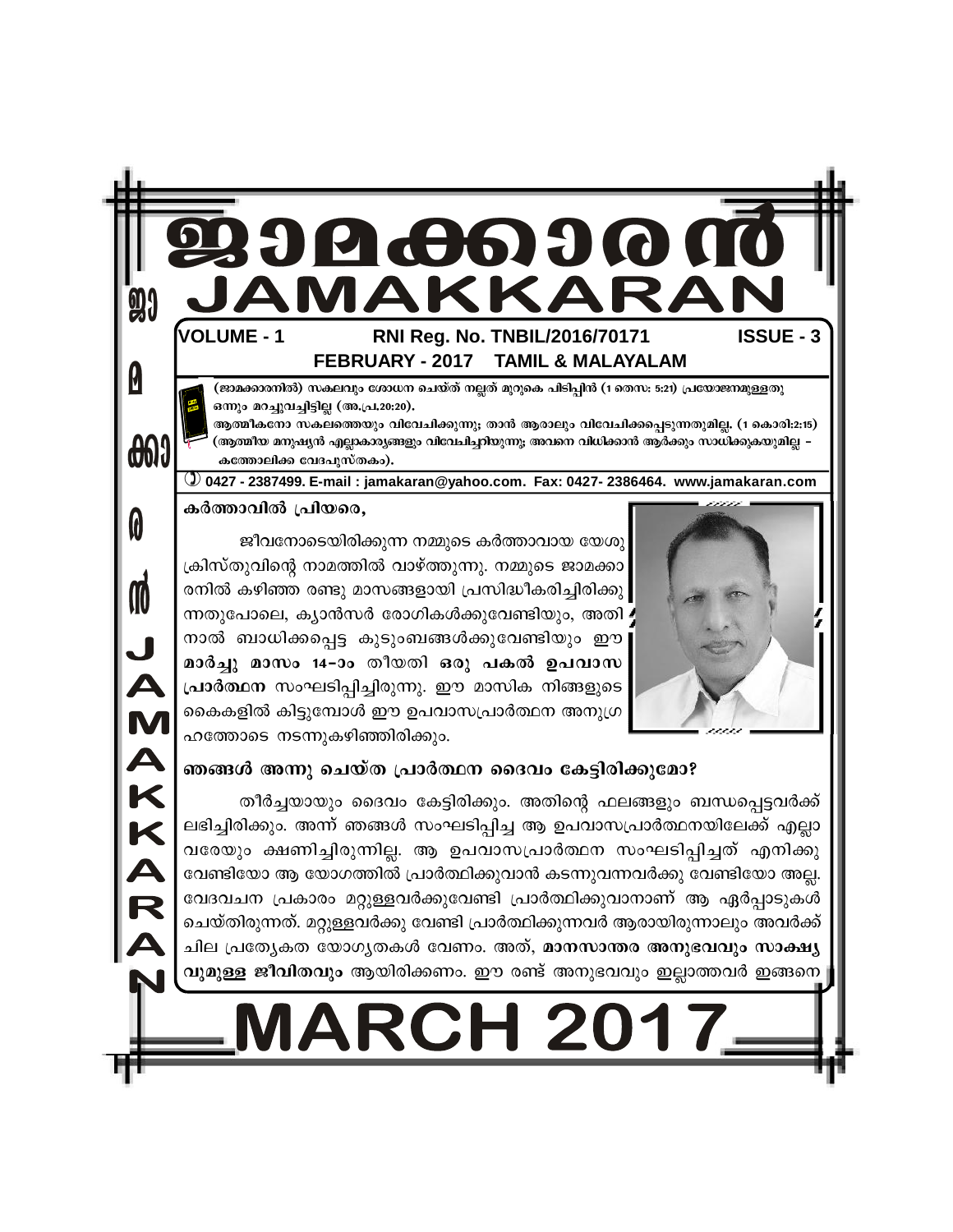യുള്ള പ്രാർത്ഥനാ യോഗത്തിൽ വന്ന് പ്രാർത്ഥിക്കുവാൻ പാടില്ല. അഥവാ, ഈ അനുഭവത്തിൽ ഇല്ലാത്തവർ വന്ന് പ്രാർത്ഥിച്ചാലും, പ്രാർത്ഥനയിൽ കരഞ്ഞാലും ആ പ്രാർത്ഥന ദൈവം കേൾക്കു ന്നില്ല. അതുകൊണ്ടാണ് ഈ പ്രാർത്ഥനായോഗം പരസ്യപ്പെടുത്തിയപ്പോൾ മാനസാന്തര അനു ഭവം ഇല്ലാത്തവരും ആത്മഭാരം ഇല്ലാത്തവരും ഈ യോഗത്തിൽ സംബന്ധിക്കരുതെന്നും ഞങ്ങൾ പ്രാർത്ഥിക്കുവാൻ വലിയൊരു കൂട്ടം പ്രതീക്ഷിക്കുന്നില്ലായെന്നും മാനസാന്തരപ്പെട്ടവരുടെ ചെറിയ കൂട്ടം വന്ന് പ്രാർത്ഥിച്ചാൽ മതിയെന്നും പരസ്യപ്പെടുത്തിയത്.

എന്റെ പാപങ്ങൾ തന്നെ ക്ഷമിക്കപ്പെടാത്ത അവസ്ഥയിൽ, മറ്റുള്ളവരുടെ പാപങ്ങൾ ക്ഷമിക്കേണമേ എന്ന് ആവശ്യപ്പെടുന്നത് ന്യായമല്ലല്ലോ? നമ്മുടെ ദൈവം വചനം അനുസരിച്ച് മാനസാന്തരപ്പെട്ടവരുടെ പ്രാർത്ഥനകൾ കേൾക്കുവാനാണ് ആഗ്രഹിക്കുന്നത്. സദൃ 28:9–ാം തിരു വചനത്തിൽ എന്റെ പ്രമാണം കേൾക്കാത്തവന്റെ പ്രാർത്ഥന ഞാൻ വെറുക്കുന്നു എന്ന് എഴുതി യിരിക്കുന്നു. പ്രാർത്ഥന എന്നു പറയുന്നത് നാം ദൈവത്തോട് സംസാരിക്കുന്നതാണ്. വേദവ ചനം വായിക്കുന്നത് എന്ന് പറയുന്നത് ദൈവം നമ്മോടു സംസാരിക്കുന്നതാണ്. ആദ്യം അവൻ പറയുന്നതിന് അനുസരണം കാണിച്ചാൽ പ്രാർത്ഥനയ്ക്കുള്ള ഉത്തരം താനേ ലഭിക്കും. സങ്കീ 107:20–ാം തിരുവചനത്തിൽ, അവൻ തന്റെ വചനത്തെ അയച്ച് അവരെ സൗഖ്യമാക്കി എന്നു എഴുതിയിരിക്കുന്നു. യോഹ 15:7–ൽ പറയുന്നു: "നിങ്ങൾ എന്നിലും എന്റെ വചനം നിങ്ങളിലും വസിച്ചാൽ നിങ്ങൾ ഇച്ഛിക്കുന്നത് എന്തെങ്കിലും അപേക്ഷിപ്പിൻ; അത് നിങ്ങൾക്ക് കിട്ടും" എന്ന്. യാക്കോബ് 5:16–ൽ പറയുന്നു: "എന്നാൽ നിങ്ങൾക്കു രോഗശാന്തി വരേണ്ടതിന്നു തമ്മിൽ തമ്മിൽ പാപങ്ങളെ ഏറ്റു പറഞ്ഞു ഒരുവനു വേണ്ടി ഒരുവൻ പ്രാർത്ഥിപ്പിൻ" എന്ന്. ഈ വേദവചനങ്ങ ളെല്ലാം പ്രാർത്ഥനയ്ക്കുള്ള യോഗൃതകളാണ്.

പാപത്തെ ഉപേക്ഷിക്കാത്ത ഒരു വൃക്തി, ദൈവത്തോട് മാപ്പ് ചോദിക്കണമെങ്കിൽ അതിന് യോഗ്യത വേണ്ട. അവൻ ആയിരിക്കുന്ന അവസ്ഥയിൽ തന്നെ മനഃസ്താപത്തോടെ പ്രാർത്ഥി ച്ചാൽ മതി. മറ്റുള്ളവർക്കു വേണ്ടി അവൻ പ്രാർത്ഥിക്കുമ്പോൾ അവന്റെ പാപങ്ങൾ ക്ഷമിക്കപ്പെ ട്ടിരിക്കണം. "നമ്മുടെ പാപങ്ങളെ ഏറ്റുപറയുന്നു എങ്കിൽ അവൻ നമ്മോടു പാപങ്ങളെ ക്ഷമിച്ചു സകല അനീതിയും പോക്കി നമ്മെ ശുദ്ധീകരിപ്പാൻ തക്കവണ്ണം വിശ്വസ്തനും, നീതിമാനും ആകുന്നു." 1 യോഹ 1:9. "തന്റെ ലംഘനങ്ങളെ മറെക്കുന്നവനു ശുഭം വരികയില്ല; അവയെ ഏറ്റുപറഞ്ഞു ഉപേക്ഷിക്കുന്നവനോ കരുണ ലഭിക്കും" (സദൃ 28:13).

#### മറ്റുള്ളവർക്കുവേണ്ടി പ്രാർത്ഥിക്കുവാൻ ദൈവം നമ്മെ വിളിച്ചിരിക്കുന്നു

ഒരാളിന്റെ ഭാരത്തെ മറ്റൊരാൾ ചുമന്ന് ഓരോരുത്തരും മറ്റുള്ളവർക്കു വേണ്ടി പ്രാർത്ഥി ക്കുവാൻ ദൈവം നമ്മോടു പറഞ്ഞിരിക്കുന്നു. യേശുവിന്റെ രക്തത്താൽ കഴുകപ്പെട്ട നമ്മെ പുരോ ഹിതവർഗ്ഗമായി മാറ്റിയിരിക്കുന്നു (1 പത്രൊസ് 2:5,9). മുകളിൽ സൂചിപ്പിച്ചിട്ടുള്ള എല്ലാ വചന ങ്ങളുടെയും അടിസ്ഥാനത്തിലാണ് എന്റെ 52 വർഷത്തെ ദൈവവേലയിൽ ഇന്ത്യയിൽ എല്ലാ സംസ്ഥാനങ്ങളിലും ഉള്ള എല്ലാ തലസ്ഥാന ജില്ലകളിലും ഒരു പകൽ ഉപവാസപ്രാർത്ഥയായി സംഘടിപ്പിച്ചു നടത്തിക്കൊണ്ടിരിക്കുന്നത്. ഡൽഹിയിൽ നിന്നും ആരംഭിച്ച് കിഴക്കൻ സംസ്ഥാ നങ്ങളൊഴികെയുള്ള മറ്റു സംസ്ഥാനങ്ങളിൽ കാശ്മീർ മുതൽ കന്യാകുമാരി വരെയുള്ള സംസ്ഥാ നങ്ങളിൽ മാർത്തോമാ, സി.എസ്.ഐ, സി.എൻ.ഐ, ലൂഥറൻ, മെഥഡിസ്റ്റ്, പെന്തക്കോസ്തു സഭകൾ ഉൾപ്പെടെ എല്ലാ സഭകളിലുമുള്ള വിശ്വാസികളെയും അച്ചന്മാരെയും പാസ്റ്റർമാരെയും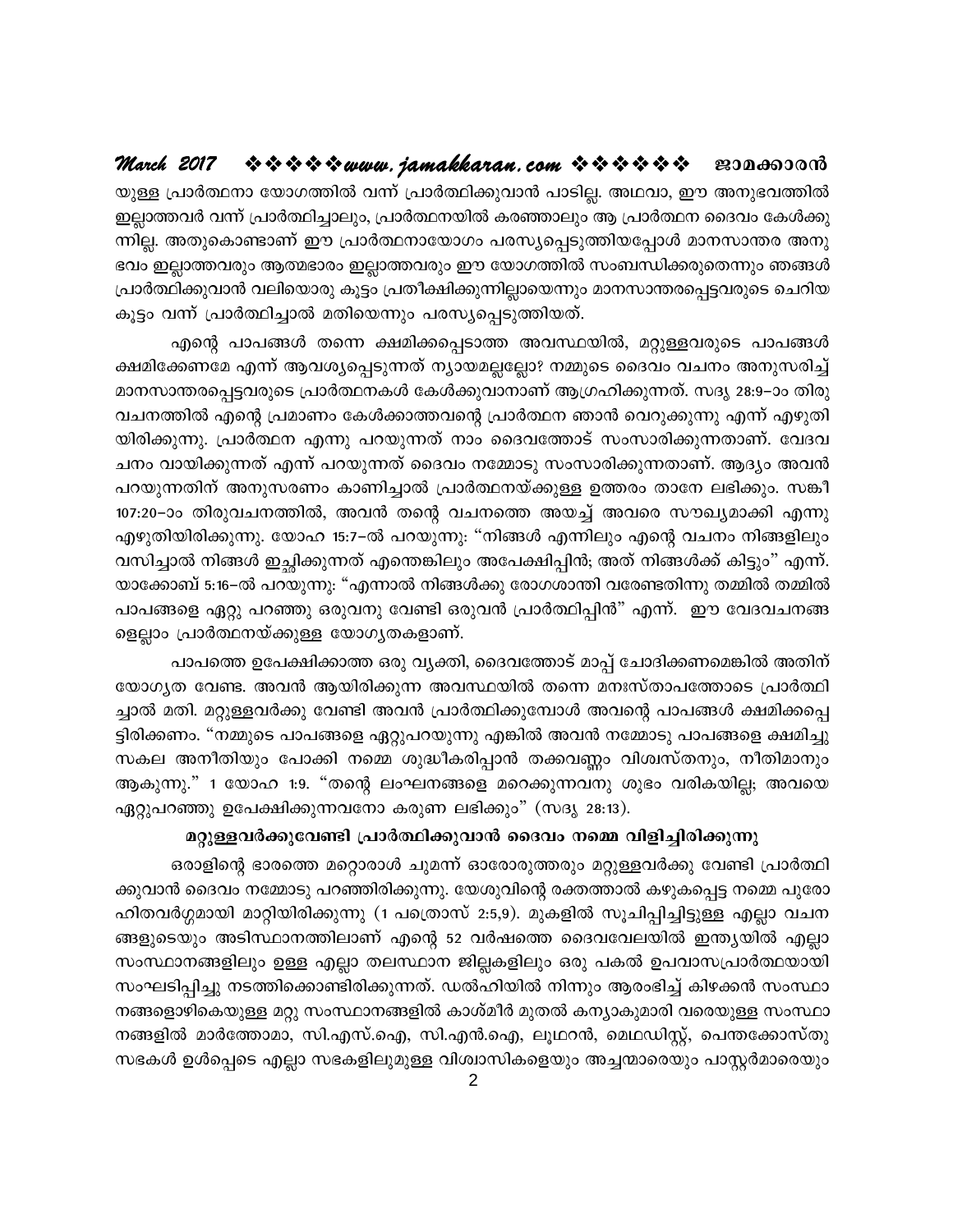#### \*\*\*\*\*\*\* www.jamakkaran.com \*\*\*\*\*\*\* March 2017 ജാമക്കാരൻ

ബിഷപ്പുമാരെയും ചേർത്ത് യോഗങ്ങൾ നടത്തി. കേരളത്തിൽ കോട്ടയത്ത് മാമ്മൻമാപ്പിള ഹാൾ, കോഴിക്കോട്, കണ്ണൂർ, മംഗലാപുരം, എണറാകുളം (എം.ജി.റോഡ്), എറണാകുളം ഠൗൺഹാൾ, ആലുവ, മൂന്നാർ, തിരുവല്ല, കാവുംഭാഗം, മല്ലപ്പള്ളി, നെടുങ്കാട്പള്ളി, കാർത്തികപ്പള്ളി, എല ന്തൂർ, പൂവത്തൂർ, കായംകുളം, കൊട്ടാരക്കര, കുണ്ടറ, പേരയം, കലയപുരം, അടൂർ, പത്തനംതി ട്ട, കോട്ടയം മാങ്ങാനം, കുമിളി, വണ്ടിപ്പെരിയാർ, മൂവാറ്റുപുഴ, പെരുമ്പാവൂർ, മേലുകാവ്, തിരു വനന്തപുരം (എം.എം.ചർച്ച് – പോളിയോഹോം), നെയ്യാറ്റിൻകര തുടങ്ങിയ എല്ലാ സ്ഥലങ്ങ ളിലും നടത്തപ്പെട്ട ഉപവാസപ്രാർത്ഥനായോഗങ്ങൾ മൂലമായി അനേകംപേർക്ക് രോഗസൗഖ്യം ലഭിച്ചു. രോഗശാന്തി ലഭിച്ചവർ ധാരാളം, തകർന്ന ധാരാളം കുടുംബങ്ങൾ ഒന്നായി ചേർന്നു. . ഇങ്ങനെ പലവിധ അത്ഭുതപ്രവർത്തനങ്ങൾ ഈ യോഗങ്ങൾ മുഖാന്തരം ഉണ്ടായി. സഭാവ്യ ത്യാസം ഇല്ലാതെ എല്ലാ സഭകളിലും ഇതു മുഖാന്തരം ആത്മീയ ഉണർവ്വുകൾ ഉണ്ടായി. അതു പോലെ തന്നെ വലിയ ആത്മീയമാറ്റങ്ങളും രോഗസൗഖ്യങ്ങളും ഈ മാർച്ച് 14–ാം തീയതി യിലെ യോഗത്തിലും ഉണ്ടാകും എന്നു ഞാൻ വിശ്വസിക്കുന്നു. അതിന്റെ വിവരങ്ങൾ തുടർന്നുള്ള ദിവസങ്ങളിൽ സൗഖ്യം പ്രാപിച്ചവർ സമാധാനം പ്രാപിച്ചവർ വിടുതൽ ലഭിച്ചവർ എന്നിവരും കത്തുകൾ മുഖേനയും ഇ–മെയിൽ വഴിയായും എന്നെ എഴുതി അറിയിക്കും. ഈ 14–ാം തീയ തിയിലെ ഉപവാസപ്രാർത്ഥന മാസികയിൽ പ്രസിദ്ധപ്പെടുത്തിയ ശേഷം സേലത്തിലുള്ള ''Youth For Christ" ഡയറക്ടർ മിസ്റ്റർ ജയസിംഗ് അവർകൾ, ഈ ഉപവാസയോഗം ഞങ്ങളുടെ Y.F.C ഹാളിൽ വച്ച് നടത്തണം എന്നും അതിന്റെ നോട്ടീസ് മുതൽ പരസ്യം കൊടുക്കുന്നതുവരെയും 'ഉള്ള എല്ലാ ചെലവുകളും ഞങ്ങൾ ഏൽക്കും എന്ന് അദ്ദേഹം തന്നെ മുൻകൈ എടുത്ത് എല്ലാം നടത്തിക്കൊള്ളാം എന്ന് ഫോണിൽ കൂടി എന്നോട് അഭ്യർത്ഥിക്കുകയുണ്ടായി. ഇതു വായി ക്കുന്ന ഇന്ത്യയിലുള്ള എല്ലാ ജാമക്കാരൻ വായനക്കാർക്കും ഞാൻ അറിയിക്കുവാൻ ആഗ്രഹി ക്കുന്ന വിഷയം എന്തെന്നാൽ നിങ്ങളുടെ സ്ഥലങ്ങളിലുള്ള പൊതുമണ്ഡപങ്ങളിലോ, കല്യാ ണമണ്ഡപങ്ങളിലോ, Y.M.C.A ഹാളുകളിലോ നിങ്ങളുടെ പള്ളികളിലോ ഒരു ദിവസത്തെ ഒരു പകൽ യോഗം സംഘടിപ്പിക്കുവാൻ ആഗ്രഹിക്കുന്നു എങ്കിൽ രക്ഷിക്കപ്പെട്ട വിശ്വാസികളെല്ലാം കുടി തീരുമാനിച്ച് എന്നെ അറിയിച്ചാൽ ഒരു പൊതു അവധി ദിവസത്തിൽ ആ പ്രാർത്ഥനാ യോഗത്തെ നടത്തിത്തരാൻ ഞാൻ വരാം! 4 മാസത്തിനു മുൻപ് ഈ വിവരം എന്നെ അറിയി ച്ചാൽ എന്റെ തീയതി അനുസരിച്ച് ഈ യോഗങ്ങൾ ക്രമീകരിക്കുവാൻ കഴിയും. ചില പ്രത്യേക നിബന്ധനകൾ ഉള്ളത്, ഈ യോഗങ്ങളിൽ കാണിയ്ക്കകൾ സ്വീകരിക്കുവാൻ പാടില്ല. ഈ പ്രാർത്ഥനായോഗം നടത്തുവാൻ വരുന്ന എനിയ്ക്ക് യാത്രാചെലവിനുള്ള പണവും തരുവാൻ ്പാടില്ല. കാരണം, ആ പ്രാർത്ഥനായോഗത്തിന്റെ അനുഗ്രഹത്തിന്റെ പങ്ക് ദൈവവേലക്കാരനായ .എനിയ്ക്കും ലഭിക്കണം. ഈ യോഗങ്ങൾക്കുള്ള ക്രമീകരണ ചെലവുകളെല്ലാം അവിടത്തെ വിശ്വാസികൾ തന്നെ പരസ്പരം പങ്കുവെയ്ക്കണം. ഈ യോഗം നടക്കുന്ന ദിവസങ്ങളിൽ സമീ പത്തുള്ള പണികൾക്കോ കൺവെൻഷൻ യോഗങ്ങൾക്കോ യാതൊരു തടസ്സങ്ങളും ഉണ്ടാ കാതെ നേരത്തെ അവരെ വിവരങ്ങൾ അറിയിക്കണം. പ്രാർത്ഥനയോടെ ഈ ക്രമീകരണങ്ങ ളെല്ലാം ചെയ്താൽ ദൈവത്തിന്റെ അനുഗ്രഹം ഇതിന് നേതൃത്വം നൽകുന്ന എല്ലാവർക്കും ലഭി ക്കും. മറ്റു വിവരങ്ങൾക്ക് എന്നോട് കത്തിലൂടെ ബന്ധപ്പെടുന്നത് നല്ലതായിരിക്കും.

ദൈവകൃപ നാം എല്ലാവരോടും കൂടെ ഉണ്ടായിരിക്കുമാറാകട്ടെ.

Dr.പുഷ്പരാജ്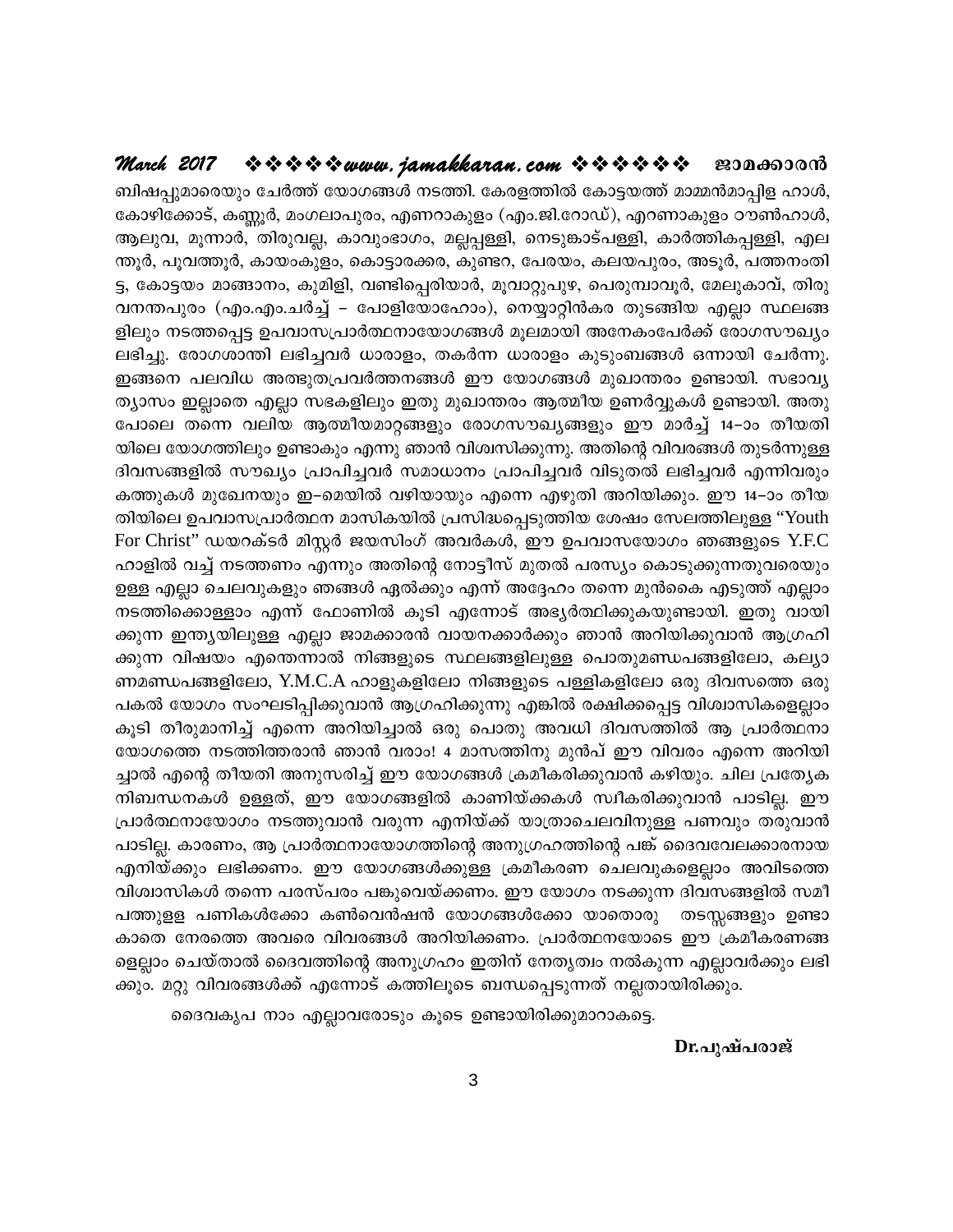#### March 2017  $\Rightarrow$   $\Rightarrow$   $\Rightarrow$   $\Rightarrow$   $\Rightarrow$  www.jamakkaran.com  $\Rightarrow$   $\Rightarrow$   $\Rightarrow$   $\Rightarrow$   $\Rightarrow$   $\Rightarrow$   $\Rightarrow$  0000000000

4

## $I.H.S & I.N.R I$  എഴുത്തിന്റെ അർത്ഥം

മെയിൻ ലൈൻ സഭകളിൽ (സി.എസ്.ഐ, സി.എൻ.ഐ, ആംഗ്ലിക്കൻ മാർത്തോമ്മാ, ലുഥറൻ) അൾത്താരയിന്മേലുള്ള തുണികളിൽ എഴുതിയിട്ടുള്ള IHS എന്നുതന്നെ എഴുതിയിരി ക്കണം. ഈ മുന്നു അക്ഷരങ്ങളും ഗ്രീക്ക് അക്ഷരങ്ങളാണ്. അത് ഇംഗ്ലീഷ് പദങ്ങളല്ല. യേശു എന്ന പേരിന്റെ ഗ്രീക്കുപദം IESOUS എന്നുള്ളതാകുന്നു. ഇതിന്റെ ആദ്യത്തെ മൂന്നു അക്ഷരങ്ങ ളാണ് അൾത്താരയിലെ തുണികളിൽ എഴുതിയിരിക്കുന്നത്. ഇതിൽ രണ്ടാമത്തെ അക്ഷരം പക്ഷേ ഇതിനെ ക്യാപിറ്റൽ ലറ്ററിൽ എഴുതുമ്പോൾ ഗ്രീക്ക് പദത്തിന്റെ അക്ഷരത്തിൽ H മാതിരിയിരി ക്കും. അതുകൊണ്ട് IHS എന്ന് എഴുതുന്നത് യേശു എന്നുള്ളതിന്റെ ആദ്യത്തെ മുന്ന് ഗ്രീക്ക് പദ ങ്ങളാകുന്നു. ഇതാണ് ഇതിന്റെ ശരിയായ വിശദീകരണം എന്ന് ഞാൻ വിശ്വസിക്കുന്നു.

പക്ഷേ ചിലർ ഇതിന് മറ്റ് ചില രൂപത്തിലുള്ള വിശദീകരണം കൊടുക്കുന്നു. JESUS HOMINUM SAIVATOR (JESUS SAVIOUR OF MEN) എന്ന് ചിലർ വിശദീകരണം കൊടുക്കു  $m<sub>λ</sub>$ .

#### കുരിശിന്റെ മുകളിൽ എഴുതിയിട്ടുള്ള INRI എന്ന വാക്കിന്റെ അർത്ഥം

 $I.N.R.I$  എന്നുള്ളത് നാലു ലാറ്റിൻ പദത്തിന്റെ ആദ്യത്തെ അക്ഷരങ്ങളാകുന്നു. JESUS NAZAEANUS REX JUDAEORM എന്നുള്ളത് ആ ലാറ്റിൻ പദങ്ങളാകുന്നു. ഇതിന്റെ ഇംഗ്ലീഷ് പരിഭാഷ JESUS OF NAZARETH KING (REX) OF THE JEWS എന്നാകുന്നു.

കുറിപ്പ് : മുകളിൽ കൊടുത്തിരിക്കുന്ന  $I H S \& I N R I$  എന്നുള്ള വാക്കിന്റെ അർത്ഥം എന്താ ണെന്ന് ചോദിച്ചുകൊണ്ട് വർഷങ്ങൾക്കു മുൻപുതന്നെ പലരും എന്നോടു ചോദിച്ചു. അതു കൊണ്ട് ഇപ്പോൾ ഇതിന്റെ വിവരങ്ങൾ ഞാൻ പരസ്യപ്പെടുത്തുന്നു.

> Do not be anxious about anything but in everything by prayer and supplication with thanksgiving.

Let your requests be made known to God. And the peace of God which passes all understanding shall keep your hearts and minds through **Christ Jesus** 

- Selected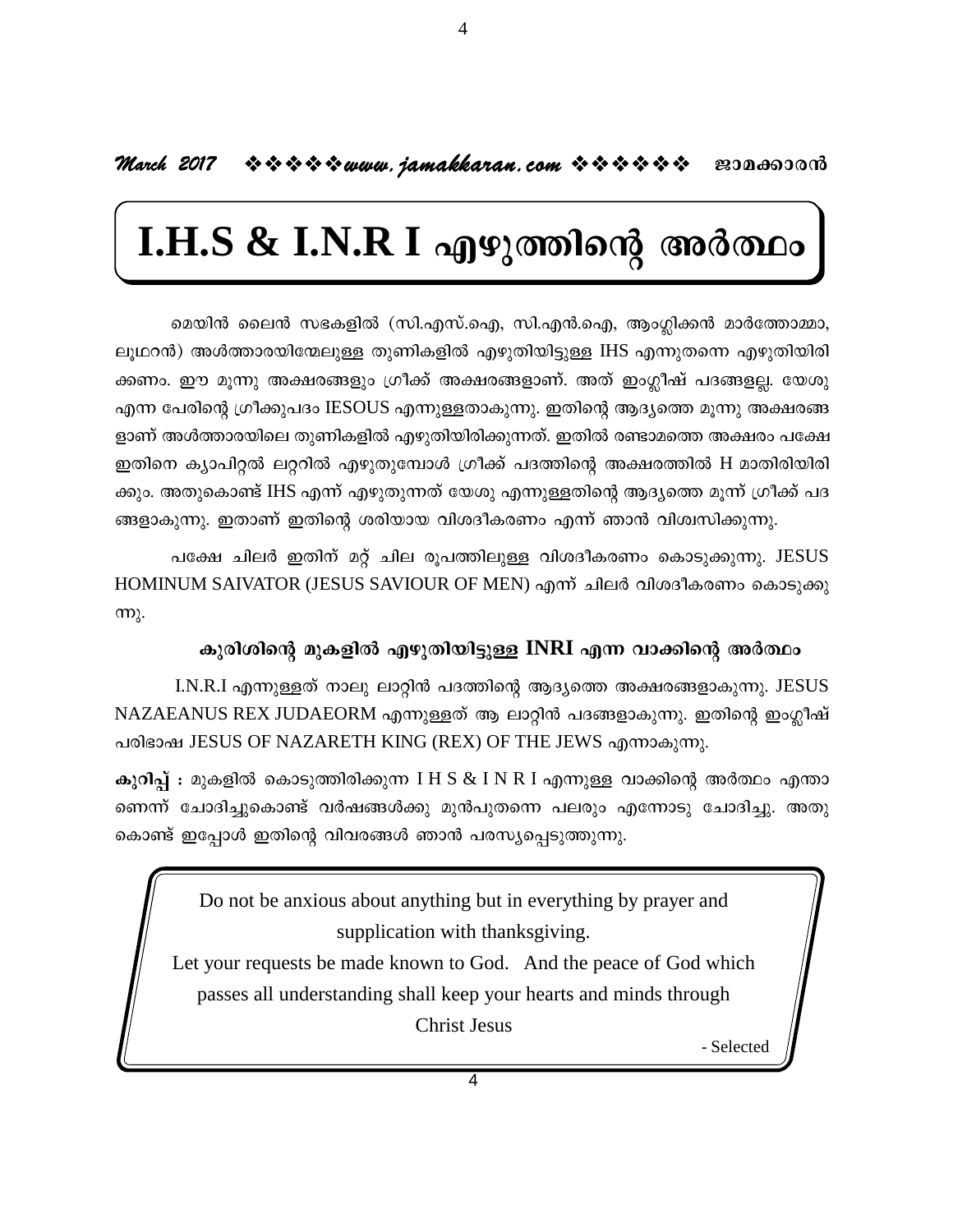#### 

യേശുക്രിസ്തു ക്രൂശിക്കപ്പെട്ടപ്പോൾ കൈകളിൽ ആണികളാൽ കുരിശിൽ $\big|$ തറയ്ക്കപ്പെട്ട വിവരം.

യേശുക്രിസ്തുവിന്റെ കൈകളിൽ ആണികൾ തറയ്ക്കപ്പെട്ടത് <mark>ഉള്ളം കൈയിലോ</mark> അഥവാ

മണിബന്ധത്തിലോ?



ക്രിസ്തുവിന്റെ ക്രൂശീകരണത്തെക്കുറിച്ച്, ഞാൻ ക്രിസ്തുവിനെ ദർശനത്തിൽ കണ്ടു എന്നു പറയുന്ന ദൈവവിശ്വാസികളും ദൈവവേലക്കാരും, തങ്ങളുടെ ദർശനത്തിൽ യേശുക്രി സ്തുവിന്റെ ഉള്ളംകൈയിലാണ് തുളകൾ കണ്ടതായിട്ട് തങ്ങളുടെ സാക്ഷ്യത്തിൽ പറഞ്ഞിട്ടു ണ്ട്. സായിബാബയെപ്പോലെ മറ്റു മതങ്ങളിലുള്ളവരും സഹോ.ഡി.ജി.എസ്.ദിനകരൻ (യേശു വിളിക്കുന്നു) അതുപോലെ പറഞ്ഞിട്ടുണ്ട്. റോമാചരിത്രത്തിലും യഹുദാചരിത്രത്തിലും ക്രുശി



ക്കപ്പെടുന്നവർ രണ്ടുതരത്തിൽ ക്രൂശിക്കപ്പെട്ടതായി കാണാം. ഒന്ന്, കൈകളും കാലുകളും കയറുകളാൽ ബന്ധി ക്കപ്പെട്ട് ക്രൂശിക്കുന്നു. അങ്ങനെ കയറുകളാൽ ബന്ധിക്ക പ്പെട്ട ക്രൂശികരണത്തിൽ, ക്രൂശിക്കപ്പെട്ട ആളെ കഴുകന്മാരും പരുന്തുകളും ജീവനോടെ കൊത്തിപ്പറിച്ച് തിന്നും. ഈ രംഗം അധികാരവർഗ്ഗം കണ്ടു രസിക്കും. ഇതിനെക്കാൾ ക്രൂര

മായി ശിക്ഷിക്കപ്പെടുന്നതാണ് ആണികളാൽ തറയ്ക്കപ്പെടുന്നത്. ഇപ്രകാരമുള്ള ശിക്ഷയാണ് യേശുക്രിസ്തുവിന് കൊടുത്തത്. ഉള്ളം കൈകളിൽ ആണികൾ അടിയ്ക്കപ്പെട്ടാൽ മുഴുവൻ ശരീരത്തിന്റെയും ഭാരം താങ്ങുകയില്ല. അത് ഉള്ളംകൈയ്യിലെ വിരലുകളുടെ എല്ലിന്റെ ഇട യിൽക്കൂടി പുറത്തുവരാൻ സാധ്യതയുണ്ട്. അതുകൊണ്ട് കുരിശിൽ തറയ്ക്കപ്പെട്ട യേശുക്രി സ്തുവിന്റെ മണിബന്ധത്തിലെ രണ്ടു അസ്ഥികൾക്കും ഇടയിലാണ് ആണി തറയ്ക്കപ്പെട്ടത്. കയറുകൾ കൊണ്ട് ബന്ധിച്ചിരുന്നു. ഉള്ളം കയ്യിലെ ദ്വാരത്തിലൂടെ കർത്താവിനെ ദർശിച്ചു എന്നു പറയുന്ന സാക്ഷികളെല്ലാം സങ്കൽപവികാര സാക്ഷികൾ ആകുന്നു.

ഇന്ന് പലരുടെയും ദർശനങ്ങൾ ഇതുപോലെയുള്ള സങ്കല്പദർശനങ്ങളായിട്ടുതന്നെ കാണപ്പെടുന്നു. ഇതിനെക്കുറിച്ച് അവരുമായിട്ട് വാദിക്കുകയാണെങ്കിൽ അവർ കണ്ട ദർശനങ്ങ ളെല്ലാം വ്യാജങ്ങളാണെന്ന് പറയേണ്ടിവരും.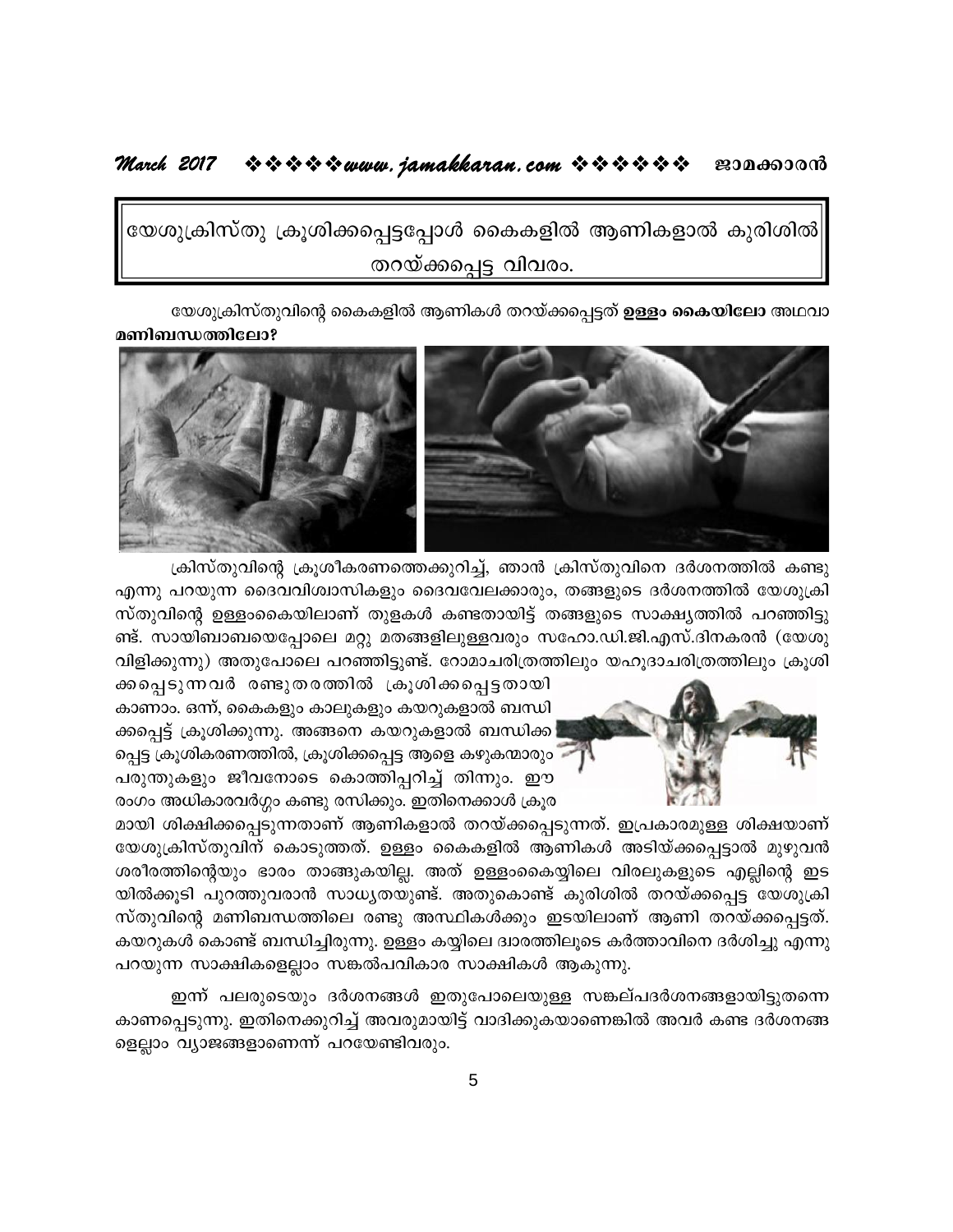#### ◆◆◆◆◆◆*www.jamakkaran.com ◆◆◆◆◆◆* ◆ ● æэда6ээоൻ March 2017

(വായനക്കാർ കത്ത്)

#### UNITED CHRISTIAN MOVEMENT FOR THY KINGDOM

(The Christian Chapter of the Movement For A World Government And a Single Human Society)

#### Chairman: Adv. JACOB PULIKKAN

CC.44/1474, Adrimuri Road Palarivattom, Cochin - 682 025, Kerala, India (Ph: 91-0484-2533331, 91-9037332984 email-jpeedesk@gmail.com)

### ക്രിസ്മസ് അപ്പൂപ്പനും ഡോ.പുഷ്പരാജിന്റെ പ്രതികരണവും

#### ഒരു കത്തോലിക്കാ സഭാവിശ്വാസിയുടെ വിമർശനം

നാലഞ്ചുവർഷമായി 'ജാമക്കാരൻ' മാസികയിലൂടെ ഡോപുഷ്പരാജിനെ മനസ്സിലാക്കി ക്കൊണ്ടിരിക്കുന്ന ആളാണ് ഞാൻ. ജീവിതം ത്യാഗപൂർണ്ണമായി ക്രൈസ്തവ ആദർശങ്ങൾ ജന ങ്ങളിൽ ശരിയായ രീതിയിൽ പ്രചരിപ്പിക്കാൻ ശ്രമിച്ചുപോരുന്ന അദ്ദേഹത്തെ ആ നിലയിൽ ആദരിക്കുകയും ചെയ്യുന്നു. ഞാൻ സാങ്കേതികമായി കത്തോലിക്കാസഭയിൽ ഉൾപ്പെടുന്ന വൃക്തി യാണെങ്കിലും ആ സഭയിൽ നൂറ്റാണ്ടുകളായി ഉണ്ടായിട്ടുള്ള അപചയങ്ങളെ ഞാൻ തിരിച്ചറി ഞ്ഞിട്ടുണ്ട്. ഇതരസഭകളുടെ അപചയങ്ങളും മനസ്സിലാക്കിയിട്ടുണ്ട്. എല്ലാ സഭകളുടെയും കുറ വുകളേക്കാൾ വളരെ കൂടുതൽ വരുന്ന നന്മകളും മനസ്സിലാക്കിയിട്ടുണ്ട്. അതെല്ലാം ഏതാണ്ട് വിശദമായിത്തിന്നെ, മിക്കവാറും എല്ലാ സഭകളുടെയും കേരളത്തിലെ ഉന്നതങ്ങളിൽ ഗൗരവമേ റിയ ചർച്ചയ്ക്ക് വിധേയമായിട്ടുള്ളതും; ആധികാരികമായി പ്രതികരിക്കാൻ കഴിയുന്നവരിൽ എല്ലാവരിൽ നിന്നു തന്നെയും ഇതിനകം ഉയർന്ന നിലയിലുളള അനുകൂല പ്രതികരണങ്ങൾ ഉണ്ടായിട്ടുള്ളതുമായ എന്റെ "ഭാരതസഭാചരിത്രം; രാഷ്ട്രീയ സാമൂഹിക സാഹചര്യങ്ങളിൽ" എന്ന ഗ്രന്ഥത്തിൽ പ്രതിപാദിച്ചിട്ടുണ്ട്.

ഇനി ഈ കത്തിനാധാരമായ കാര്യത്തിലേക്ക് കടക്കാം. 'ജാമക്കാര' ന്റെ 2016 ഡിസം ബർ ലക്കത്തിൽ 'ക്രിസ്മസ് അപ്പൂപ്പൻ ആര്?' എന്ന ചോദൃത്തിന് ഡോ.പുഷ്പരാജ് നൽകിയി ട്ടുള്ള ഉത്തരമാണ് വിഷയം. വിശുദ്ധ നിക്കോളാസിന്റെ പ്രതീകമെന്ന നിലയിലോ അല്ലാതെയോ സാന്താക്ലോസ് ആകർഷണനീയമായ ആ വേഷത്തിൽ ക്രിസ്മസ് കാലത്ത് കരോളിനും മറ്റും കുട്ടികളോടുകൂടി കളിച്ച് സന്തോഷിച്ച് നടക്കുന്നതിൽ ഇത്രവലിയ കുറ്റം കണ്ടുപിടിക്കേണ്ട എന്തുകാര്യമാണുള്ളത്? അത് പിശാചിന്റെ തന്ത്രമാണെന്നും ക്രിസ്മസ് അപ്പൂപ്പൻ വേദി പങ്കി ടുമ്പോൾ ക്രിസ്തു എവിടെ? ക്രിസ്തുവിന്റെ സ്ഥാനം എവിടെ? എന്നൊക്കെ വിമർശിക്കുന്ന തിനും വേവലാതിപ്പെടുന്നതിനും വല്ല നീതികരണവുമണ്ടോ? ക്രിസ്തുവിന്റെ നൈർമല്യവും ദൈവീകതയുമൊക്കെ കൂടുതൽ ആകർഷകമാവുന്നതായിട്ടാണ് അനേകരെപ്പോലെ എനിക്കും തോന്നിയിട്ടുള്ളത്. ക്രിസ്തുവിനെപ്പോലെ ഒന്നിനെക്കാട്ടി ക്രിസ്തുവിൽ നിന്ന് ജനങ്ങളെ അക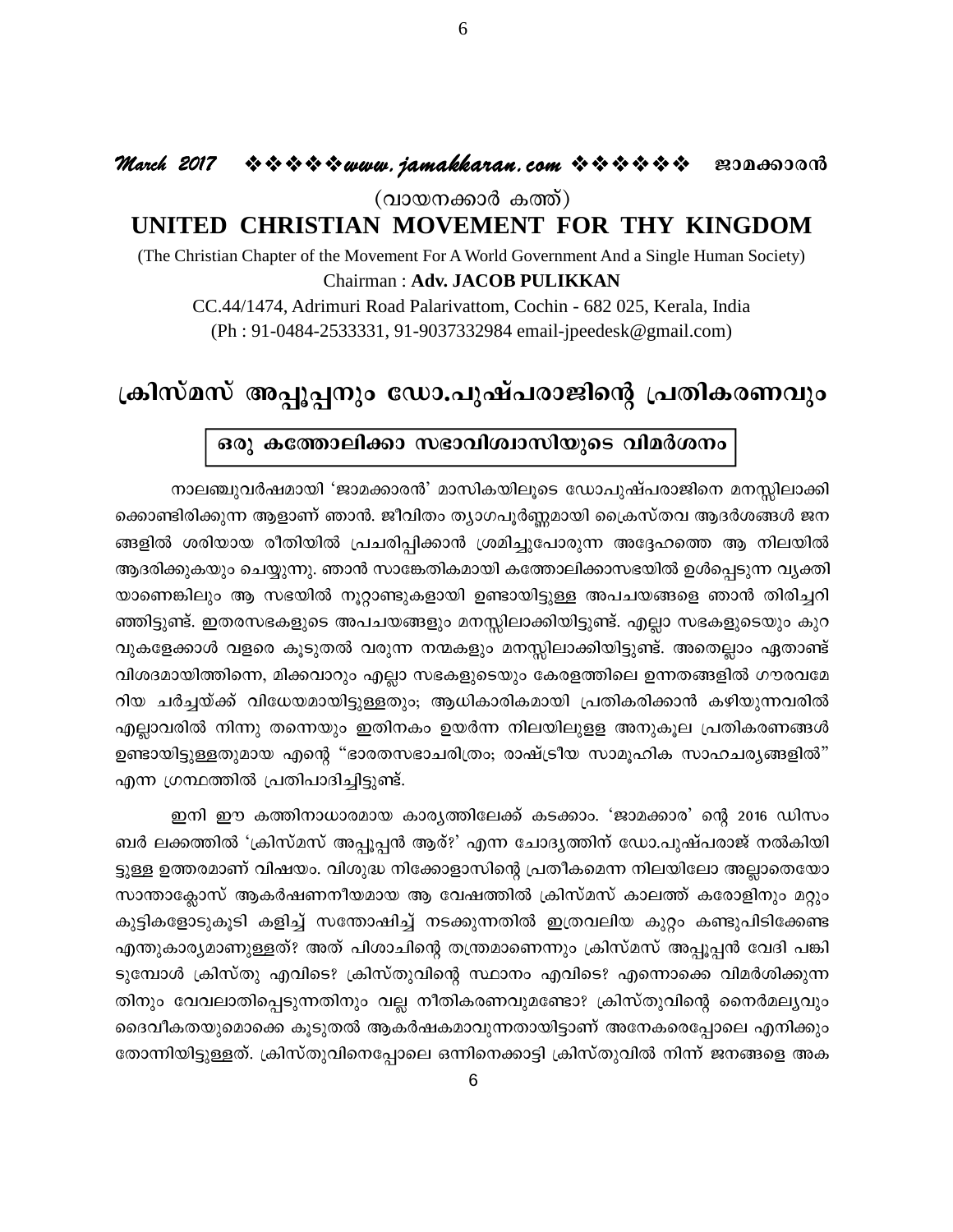#### $\Leftrightarrow$   $\Leftrightarrow$   $\Leftrightarrow$   $\Leftrightarrow$  www. jamakkaran.com  $\Leftrightarrow$   $\Leftrightarrow$   $\Leftrightarrow$   $\Leftrightarrow$   $\Leftrightarrow$   $\Leftrightarrow$ March 2017 ജാമക്കാരൻ

റ്റുക എന്ന തന്ത്രമാണ് ഇതിലുള്ളതെന്ന് ആരോപിക്കുന്നതിൽ യാതൊരു വസ്തുതയുമില്ല. എനി ക്കങ്ങനെ തോന്നുന്നില്ല; എന്നുമാത്രമല്ല ക്രിസ്മസ് അപ്പൂപ്പനിലൂടെ ക്രിസ്തുവിലേക്ക് കൂടു തൽ ആകർഷിക്കപ്പെടുകയും ബന്ധപ്പെടുകയും ചെയ്യുന്നു എന്നതാണ് യഥാർത്ഥത്തിൽ സംഭ വിക്കുന്നതെന്നാണ് എന്റെ അഭിപ്രായം.

ക്രിസ്മസ് കരോളിന്റെ കാര്യത്തിലും ക്രിസ്മസ് ഗാനങ്ങളുടെ കാര്യത്തിലുമെല്ലാം ഈ അനുഭവം തന്നെയാണുണ്ടാവുന്നത്. ഇതൊക്കെ വികൃതമായി അവതരിപ്പിച്ചാൽ ശരിയാവുക യില്ല. ക്രിസ്മസ് മിഠായിയും കേക്കും സമ്മാനങ്ങളും നൽകുന്ന ക്രിസ്മസ് അപ്പൂപ്പൻ നൂറ്റാണ്ടു കളായി പൈശാചിക തന്ത്രങ്ങളാൽ ജനങ്ങളിൽ നിന്ന് ക്രിസ്തുവിനെ മറയ്ക്കാൻ പ്രേരിപ്പി ക്കുന്നു എന്നും മറ്റുമുള്ള അഭിപ്രായം യഥാർത്ഥ വസ്തുതകൾക്ക് വിരുദ്ധവും അവാസ്തവുമാ ണ്

ജീവനുള്ള ദൈവത്തിന്റെ ജീവനുള്ള പ്രതിമയായ ക്രിസ്തുവിനെ ക്രിസ്മസ് അപ്പൂപ്പ നാൽ മറയ്ക്കുന്നു എന്നും മറ്റുമുള്ള അഭിപ്രായം ദൈവവിശ്വാസമുള്ള ജനസമൂഹം എപ്പോഴും വരണ്ടുചുക്കിച്ചുളുങ്ങിയിരിക്കണമെന്ന തനി പുരുനുനിസമാണ്. ഇത് വിഗ്രഹാരാധനയാണെന്ന് പറയുന്നതും ശരിയല്ല. വിഗ്രഹങ്ങൾ പോലും ഒരു പരിധിവരെ ഉപയോഗിക്കാമെന്നാണ് എനിക്കു തോന്നുന്നത്. അത് വ്യാപകമായി കച്ചവടമനോഭാവത്തെ സഹായിക്കരുതെന്ന് മാത്രം. വിഗ്രഹ ങ്ങളെന്നാൽ കല്ലും മണ്ണും ലോഹവും മറ്റും കൊണ്ടുണ്ടാക്കുന്നവ മാത്രമല്ല; ആശയങ്ങളും ചിത്ര ങ്ങളും മറ്റും വിഗ്രഹങ്ങൾ തന്നെയാണ്. നേരിൽ കണ്ടിട്ടില്ലെങ്കിലും ഡോ.പുഷ്പരാജിന്റെ പ്രഭാ ഷണങ്ങൾ വായിച്ചും അദ്ദേഹത്തിന്റെ ചിത്രം മാസികയിൽ സ്ഥിരമായി കണ്ടും എന്റെ മന സ്സിൽ പുഷ്പരാജിന്റെ ഒരു വിഗ്രഹമുണ്ട്. അതുപോലെ ഈ കത്തു വായിക്കുമ്പോൾ എന്റെ ഒരു ഏകദേശ വിഗ്രഹം പുഷ്പരാജിന്റെ മനസ്സിലും രൂപംകൊള്ളും. വിഗ്രഹങ്ങളെ ഉൾക്കൊ ള്ളാനും ആസ്വദിക്കാനുമുള്ള മനുഷ്യന്റെ കഴിവ് വ്യക്തികൾതോറും വ്യത്യാസമുണ്ട് എന്നതാണ് യാഥാർത്ഥ്യം. ബുദ്ധിപരമായും വികാരപരമായും താഴ്ന്ന നിലവാരമുള്ളവരെ വശീകരിക്കാനും ചൂഷണം ചെയ്യാനും വിഗ്രഹങ്ങൾ ദുരുപയോഗപ്പെടുത്തുന്നുണ്ട്. അത് ആവശ്യമായ സന്ദർഭ ങ്ങളിൽ ബുദ്ധിയും വിവേകവും യഥാർത്ഥ സൗന്ദര്യബോധവും ഉള്ളവരായ ആളുകൾ ജന ങ്ങൾക്ക് വെളിവാക്കി കൊടുക്കുകയും വേണം.

ഏതായാലും ഇത്തരം വരട്ടുവാദപരമായ ആശയങ്ങളും നിലപാടുകളും മാറ്റിവച്ച് എല്ലാ ക്രൈസ്തവവിഭാഗങ്ങളും ഒത്തൊരുമിച്ച് ആഘോഷപരമായി മുന്നോട്ടുപോകണമെന്നാണ് എനിക്ക് അഭിപ്രായപ്പെടാനുള്ളത്.

## ജാമക്കാരൻ കുറിപ്പ് :

ഈ വിമർശനം എഴുതിയ സഹോദരൻ കത്തോലിക്കാ സഭാ ഉപദേശം വിശ്വസിക്കുന്ന വ്യക്തി യാണ്. മരിച്ചുപോയ മറിയയോടു പ്രാർത്ഥിക്കുന്നതും, മറിയയുടെ പ്രതിമയെയും യേശുക്രി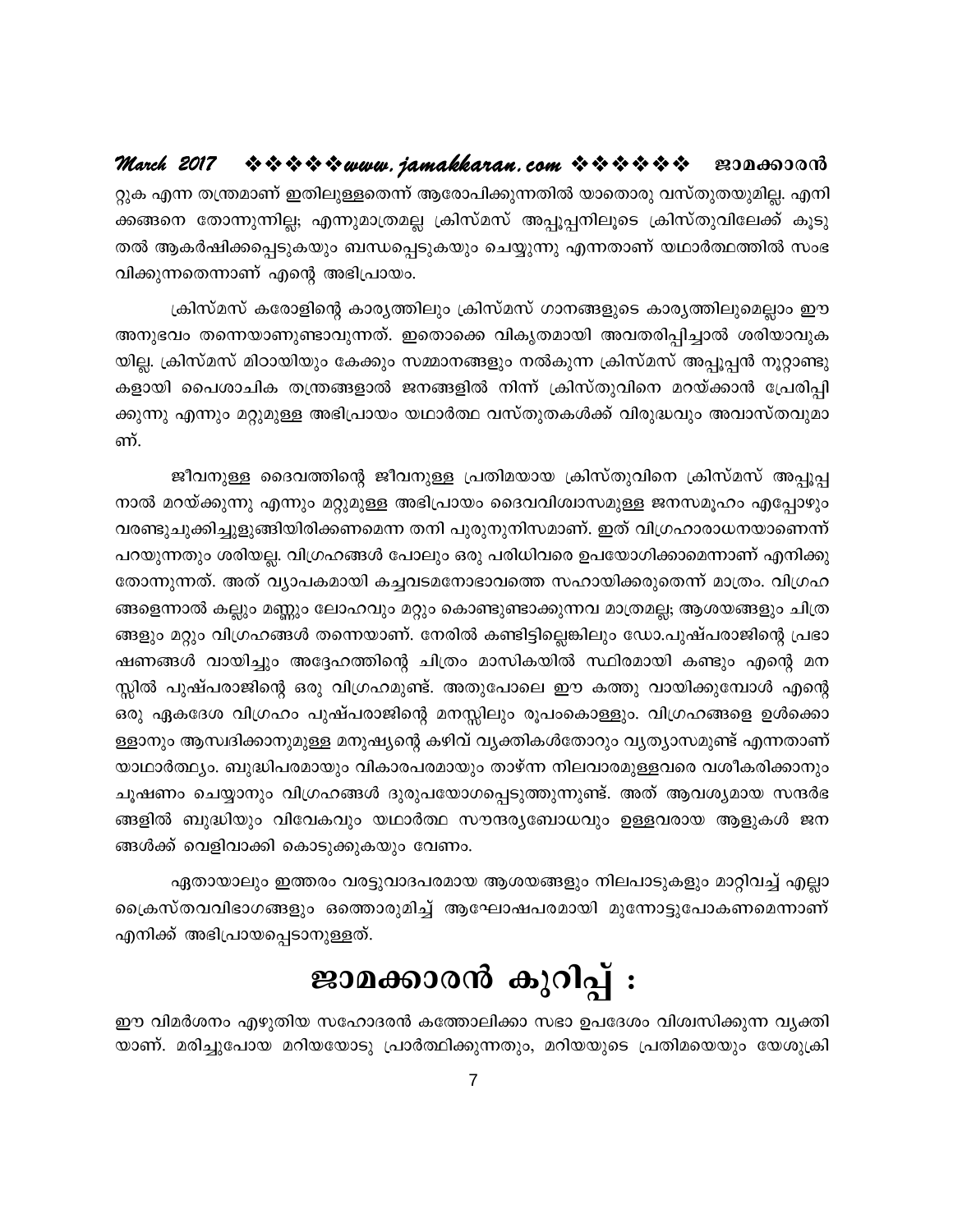#### $\Leftrightarrow$   $\Leftrightarrow$   $\Leftrightarrow$   $\Leftrightarrow$  www. jamakkaran.com  $\Leftrightarrow$   $\Leftrightarrow$   $\Leftrightarrow$   $\Leftrightarrow$   $\Leftrightarrow$   $\Leftrightarrow$ March 2017 ജാമക്കാരൻ

സ്തുവിന്റെ പ്രതിമയെയും പ്രാർത്ഥിക്കുന്നവരാണ്. നമ്മുടെ വേദപുസ്തകത്തിൽ ഉല്പത്തി പുസ്തകം മുതൽ വെളിപ്പാടു വരെ നമ്മുടെ ദൈവം വിഗ്രഹത്തെ വെറുക്കുന്നവനാണ്. വിഗ്ര ഹത്തെ വെറുത്തവരെയാണ് "എന്റെ ജനം" അവകാശത്തോടെ വൈദം പറയുന്നത്. വേദവച നപ്രകാരം ജീവിക്കാൻ ആഗ്രഹിക്കുന്ന ഏവരും വിഗ്രഹ ആരാധന വെറുക്കും. മനുഷ്യർക്കു വൃതൃസ്ത അഭിപ്രായങ്ങളും ആശയങ്ങളും ഉണ്ടായിരിക്കാം. പക്ഷേ ക്രിസ്തൃാനികൾ ആത്മീ കത്തിൽ ജീവിക്കുവാൻ ദൈവം നമുക്ക് വേദപുസ്തകം നൽകിയിരിക്കുന്നു. സങ്കീ 143:10 "കർത്താ വിന്റെ ഇഷ്ടം ചെയ്വാൻ എന്നെ പഠിപ്പിക്കേണമേ" എന്ന് ദാവീദ് ചോദിച്ചതുപോലെ ഓരോ ക്രിസ്ത്യാനിയും വചനപ്രകാരം ജീവിക്കുന്നതാണ് നല്ലത്. പുറ 20. ന്യായപ്രമാണവും പത്തുക ല്പനകളും എഴുതി കൂടുതലായി പരിശുദ്ധാത്മാവു മുഖാന്തിരം മുഴുവേദപുസ്തകവും ദൈവം നമുക്കു നൽകി.

നാളെ ന്യായവിധിയിൽ കത്തോലിക്കാ, സി.എസ്.ഐ, മാർത്തോമ്മാ എന്നീ അങ്ങനെ യുള്ള സഭാ നിയമങ്ങളുടെ അടിസ്ഥാനത്തിൽ അല്ല ദൈവം ന്യായം വിധിക്കുന്നത്. പരിശുദ്ധാ ത്മാവ് മുഖാന്തിരം നമ്മുടെ കൈകളിൽ നൽകിയിരിക്കുന്നു വേദപുസ്തകത്തിന്റെ അടിസ്ഥാന ത്തിന്റെ അടിസ്ഥാനത്തിലാണു ന്യായവിധി.

അതുകൊണ്ട് ഈ വിമർശന കത്തെഴുതിയ വക്കീൽ സഹോദരൻ അവർകൾ വേദപു സ്തകം നല്ലവണ്ണം വായിച്ചു വചനപ്രകാരം ജീവിച്ചാൽ ന്യായവിധിയിൽ രക്ഷപ്പെടും. മരിച്ചു പോയ മറിയയോടോ, ആന്റിണിയോടോ മറ്റേതൊരു വിശുദ്ധരോടും പ്രാർത്ഥിച്ചിട്ടു ഒരു പ്രയോ ജനവും ഇല്ല.

മരിച്ചു ഉയിർത്തെഴുന്നേറ്റു ഇപ്പോഴും ജീവിക്കുന്ന മരണമില്ലാത്ത യേശുക്രിസ്തുവോടു ബന്ധപ്പെടുന്നതും പ്രാർത്ഥിക്കുന്നതുമാണ് സഹോദനു നല്ലത്.

സഹോദരൻ ചിന്തിക്കുവാൻ ചില വചനങ്ങൾ സൂചിപ്പിക്കുന്നു. സഭാപ്രസംഗി 9:5, ഇയ്യോബ് 14, സങ്കീർത്തനം 88:10.

### അറിയിപ്പ്

രോഗവിവരങ്ങളും കുടുംബപ്രശ്നങ്ങളും എന്നോട് അറിയിക്കുവാനും ആത്മീയവി വരങ്ങൾ അറിയുവാനും ആഗ്രഹിക്കുന്നവരും എന്റെ പ്രത്യേക പ്രാർത്ഥന ആവശ്യപ്പെടുന്ന വരും കത്തുകൾ വഴിയായും ഇ–മെയിൽ വഴിയായും ബന്ധപ്പെടുവാൻ അഭ്യർത്ഥിക്കുന്നു. ഫോൺ മുഖേന ബന്ധപ്പെട്ടവർ ലൈൻ കിട്ടാതെ എന്നോട് ബന്ധപ്പെടുവാൻ കഴിഞ്ഞില്ലാ യെന്നുള്ള പരാതികൾ എനിക്ക് ലഭിച്ചുകൊണ്ടിരിക്കുന്നു. പല ഭാഷകളിൽ ഫോൺ മുഖേന എന്നെ ബന്ധപ്പെടുന്നവർ ധാരാളമുണ്ട്. ആഴ്ചയിൽ ഒരു ദിവസം മാത്രം ഞാൻ ഭവനത്തി ലുള്ളതുകൊണ്ട് മറ്റു ദിവസങ്ങളിൽ ഫോൺ മുഖേന ലഭിക്കുന്ന വിവരങ്ങൾ പകർത്തിയെ ഴുതുവാൻ ഓഫീസിൽ പ്രത്യേകം ആളുകളില്ല. അതുകൊണ്ട് കഴിയുന്നതും കത്തുകളിലൂ ടെയോ, ഇ–മെയിലിലൂടെയോ എന്നെ ബന്ധപ്പെടണമെന്ന് അറിയിക്കുന്നു. അങ്ങനെ ബന്ധ പ്പെടുന്നവർ നിങ്ങളുടെ പൂർണ്ണമായ മേൽവിലാസവും നിങ്ങളുടെ ഫോൺ നമ്പറും എഴുതു വാൻ മറക്കരുത്.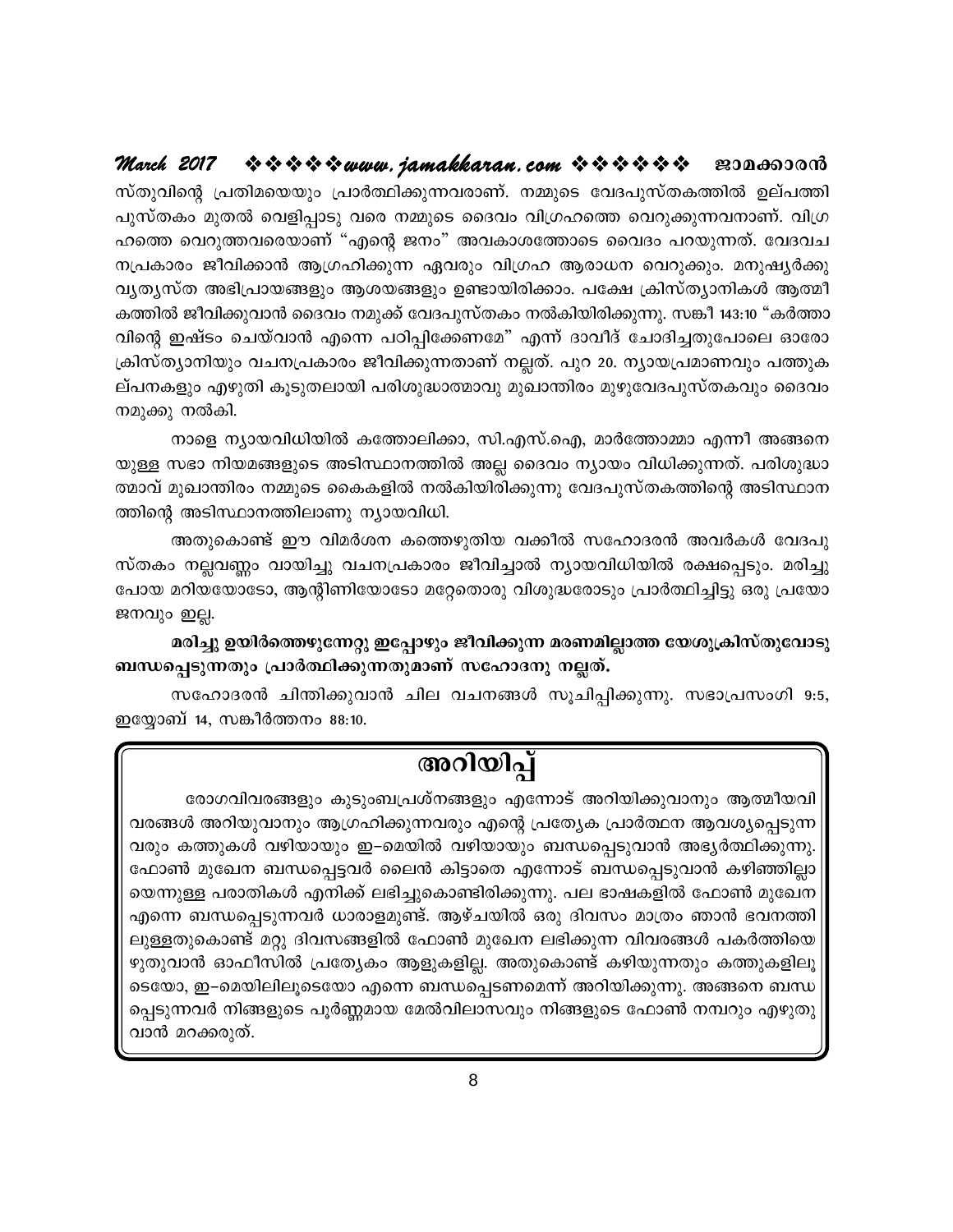## സ്ഥതം തെറ്റുകൾ മനസ്സിലാക്കുന്നവൻ ഭാഗ്യവാൻ

"തന്റെ മുതുക് തനിക്ക് തന്നെ കാണാൻ സാധ്യമല്ല" എന്ന ഒരു പഴഞ്ചൊല്ലുണ്ട്. അതെ! നമ്മുടെ തെറ്റുകൾ നമ്മുടെ മനസ്സും, കണ്ണുകളും അറിയുമായിരിക്കും. നാം ചെയ്യുന്നതു മുഴുവൻ ശരി യാണെന്ന് നമ്മോടു പറഞ്ഞ്, നമ്മെ സ്വയം പറ്റിക്കുന്നത്, മനസ്സിന് വലിയ ഇഷ്ടമാണ്.

ഈ ലോകത്തു ജീവിക്കുന്ന ഓരോ മനുഷ്യനും തന്റെ തെറ്റുകൾ മനസ്സിലാക്കുകയാ ണെങ്കിൽ, ഈ ലോകം തന്നെ ഒരു സ്വർഗ്ഗമായി മാറും. തന്റെ തെറ്റ് മനസ്സിലാക്കുവാനുള്ള ചിന്ത ഓരോ മനുഷ്യന്റെ ഹൃദയത്തിലും ഉണ്ടാവുകയാണെങ്കിൽ, നീതിപീഠത്തിന്റെ ആവശ്യമേ ഇല്ല; വക്കീലന്മാർക്ക് ജോലിയേ ഇല്ലാതാവും. ഓരോ കുടുംബത്തിലുള്ളവരും അവരവരുടെ തെറ്റുകൾ മനസ്സിലാക്കിയാൽ, നമ്മുടെ വീട് ഒരു കൊച്ചു സ്വർഗ്ഗമായി തന്നെ മാറും. നമ്മുടെ സഭയിലുള്ള ബിഷപ്പ്, പാസ്റ്റർ, കമ്മിറ്റി അംഗങ്ങൾ, വിശ്വാസികൾ എന്നിങ്ങനെ ഓരോരുത്തർക്കും, സ്വന്തം തെറ്റു മനസ്സിലാക്കി, അത് തിരുത്തുവാനുള്ള മനസ്സുണ്ടായാൽ, ഈ ഭൂമിയിൽ വലി യൊരു മാറ്റം സംഭവിക്കും. എന്തൊക്കെ പറഞ്ഞാലും, ജനങ്ങളുടെ തെറ്റുകളെക്കുറിച്ചുള്ള ബോധം ഉണർത്തുന്നതാണ് ശരിയായ വഴി.

"നമ്മുടെ തെറ്റുകൾ നാം തന്നെ മനസ്സിലാക്കണം" എന്നതാണ് ഈ ലേഖനത്തിന്റെ ഉള ളടക്കം. നമ്മുടെ തെറ്റുകൾ നാം മനസ്സിലാക്കുന്നത് ഏറ്റവും ബുദ്ധിമുട്ടുള്ള കാര്യമാണ്, കയ്പായ അനുഭവവും കൂടിയാണ്. നമ്മുടെ ശത്രുവിന്റെ തെറ്റുകൾ കണ്ടുപിടിക്കുന്നത് കൂടുതൽ എളു പ്പവും നമുക്കിഷ്ടമുള്ളതുമാണ്. എന്നാൽ നമ്മുടെ തെറ്റുകൾ നാം സമ്മതിക്കുന്നത് ഏറ്റവും വിഷമമാണ്. നമ്മുടെ തെറ്റ് നാം മനസ്സിലാക്കുന്നത് ഒരു ശ്രേഷ്ഠമായ ഗുണമാണ്. നമുക്കറി യാത്ത നമ്മുടെ തെറ്റുകൾ മറ്റാരെങ്കിലും ചൂണ്ടിക്കാണിച്ചാൽ, അതു തിരുത്തുവാനെങ്കിലും നാം ശ്രമിക്കണം. വേദപുസ്തകത്തിൽ അനേകം പേരുടെ തെറ്റുകൾ പല പ്രവാചകന്മാരും, മറ്റുള്ളവരും ചൂണ്ടിക്കാണിച്ചപ്പോൾ പലരും ദേഷ്യപ്പെട്ടിട്ടുണ്ട്; ചിലർ കുറ്റം സമ്മതിച്ചിട്ടുണ്ട്. ഉദാഹരണത്തിന് പ്രവാചകനായ നാഥാൻ ദാവീദിന്റെ തെറ്റ് ചൂണ്ടിക്കാണിച്ചപ്പോൾ ദാവീദ് സമ്മതിച്ചു. എന്നാൽ ശൗൽ രാജാവ് ചെയ്ത തെറ്റ് ശമുവേൽ പ്രവാചകൻ ചൂണ്ടിക്കാണിച്ചപ്പോൾ അവനത് സമ്മതി ച്ചില്ല. ലോകം മുഴുവൻ കാണുന്ന പ്രശ്നം ഇതുതന്നെയാണ്.

ഉസിയാ രാജാവ് (2 ദിന 26:19) ചെയ്ത തെറ്റ് (ധൂപപീഠത്തിൽ ധൂപം കാട്ടുന്നത്) അസര്യാ പുരോഹിതൻ ചൂണ്ടിക്കാണിച്ചപ്പോൾ അവൻ കോപപ്പെട്ടുകൊണ്ടിരിക്കുമ്പോൾ തന്നെ, ഉസ്സി യാരാജാവിന്റെ നെറ്റിയിൽ കുഷ്ഠരോഗമുണ്ടായി. അത് അവന്റെ ജീവിതാന്ത്യമായി മാറി.

യെരൊബയാം എന്ന (1 രാജാ 13:4) യിസ്രായേലിലെ ആദ്യത്തെ രാജാവ് ചെയ്ത തെറ്റ് യെഹൂദയിൽ നിന്നും വന്ന ദൈവപുരുഷൻ ചൂണ്ടിക്കാണിച്ചപ്പോൾ, ആ രാജാവ് അവന്റെ നേരെ കൈ നീട്ടി അവനെ പിടിപ്പിൻ എന്ന് കല്പിച്ചു. എങ്കിലും അവന്റെ കൈ വരണ്ടുപോയിട്ട് തിരികെ മടക്കുവാൻ കഴിയാതെയായി.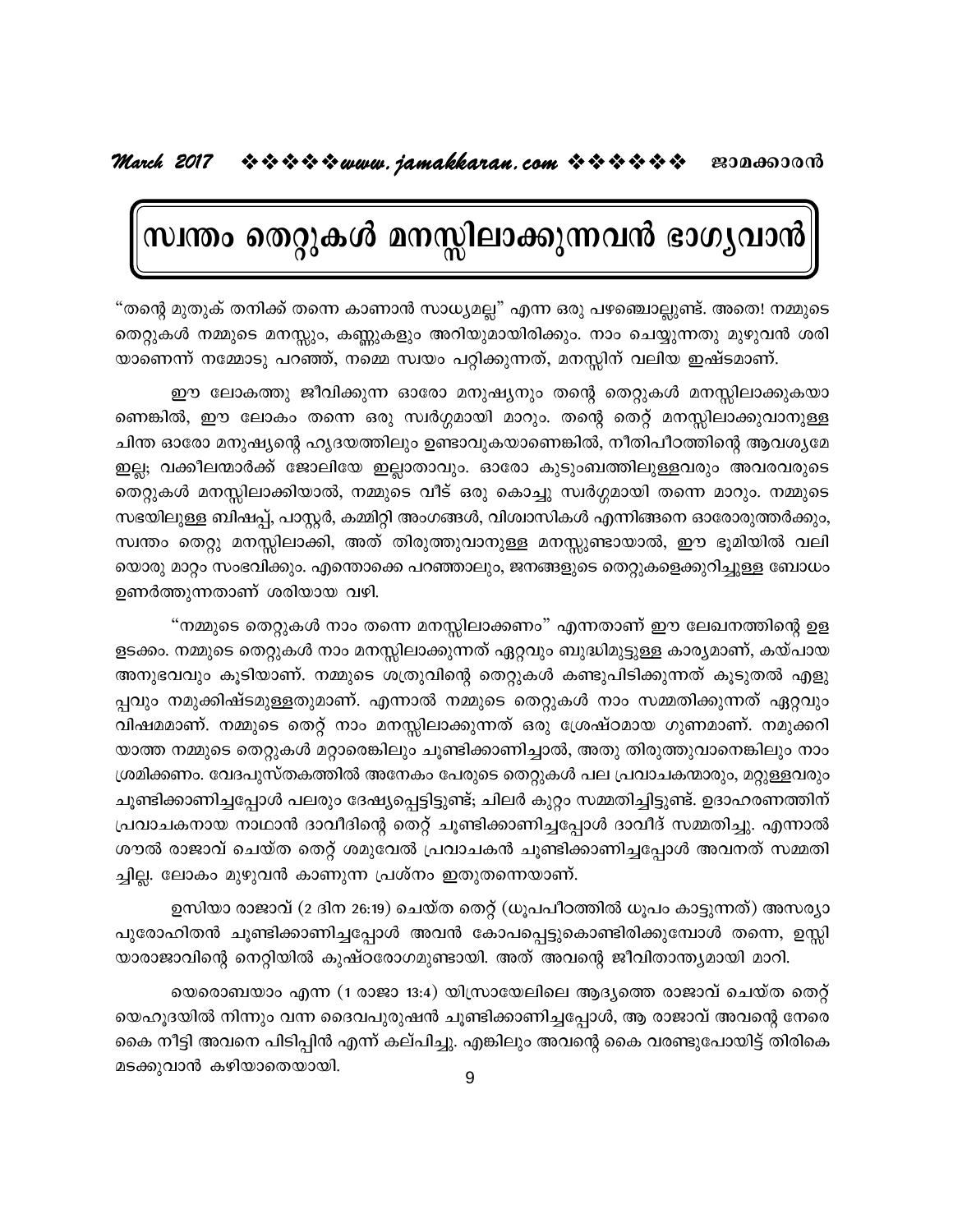ഈ അവസ്ഥയിൽ ഉടൻതന്നെ രാജാവ് താൻ ആരെ പിടിക്കുവാൻ കൈ നീട്ടിയോ, അവനെ നോക്കി, "ദയവായി എനിക്കുവേണ്ടി നിന്റെ ദൈവമായ യഹോവയോടു പ്രാർത്ഥിക്ക ണം" എന്ന് അപേക്ഷിച്ചു. ഉടൻതന്നെ ദൈവപുരുഷൻ രാജാവിനുവേണ്ടി പ്രാർത്ഥിച്ചപ്പോൾ രാജാവിന്റെ കൈ മുമ്പുണ്ടായിരുന്നതുപോലെ സുഖം പ്രാപിച്ചു. ഈ രാജാവ് ആദ്യം ദേഷ്യ പ്പെട്ടാലും ഉടൻതന്നെ തന്റെ തെറ്റ് മനസ്സിലാക്കുന്നു.

അതുപോലെ ഉസ്സിയാരാജാവും ക്ഷമചോദിച്ചിരുന്നെങ്കിൽ, അവനുണ്ടായ കുഷ്ഠരോഗം സുഖമായിട്ടുണ്ടാകും. എന്നാൽ അവൻ തന്റെ തെറ്റ് മനസ്സിലാക്കുകയോ, ഏറ്റുപറയുകയോ, തിരുത്തുകയോ ചെയ്യാത്തതുകൊണ്ട് ജീവിതകാലം മുഴുവൻ കുഷ്ഠരോഗിയായിത്തന്നെ ജീവിച്ച മരിച്ചു. എന്തൊരു പിടിവാശി! തന്റെ തെറ്റ് മനസ്സിലാക്കി തിരുത്തുവാൻ ശ്രമിക്കാത്ത ഏതു മനു ഷ്യനാണെങ്കിലും ഇതുപോലെത്തന്നെ സംഭവിക്കും. നമുക്കിത് ഒരു ചുവന്ന അടയാള അറിയി പ്പാണ്. ക്യാൻസർ രോഗം കണ്ടുപിടിച്ച ലോകപ്രശസ്തനായ ഡോക്ടർ റോബർട്ടിന് ഒരു നല്ല ഗുണമുണ്ട്. തന്റെ കണ്ടുപിടിത്തങ്ങളിലുളള തെറ്റുകളെക്കുറിച്ച് ആരെങ്കിലും പറയുകയാണെ ങ്കിൽ അദ്ദേഹം അത് പൂർണ്ണമനസ്സോടുകൂടി സ്വീകരിക്കുകയും തന്റെ തെറ്റ് ഉടൻതന്നെ തിരു ത്തുകയും ചെയ്യുമായിരുന്നു.

തന്റെ തെറ്റുകൾ സമ്മതിച്ച് തിരുത്തുന്നവനെ വേദപുസ്തകം "ജ്ഞാനി" എന്നും (സദൃ 9:7–9) അതിനെതിരായി തന്റെ തെററ് ചൂണ്ടിക്കാണിക്കുമ്പോൾ, കോപപ്പെടുന്നവനെ "പരിഹാസി" എന്നും വിളിക്കുന്നു. മറ്റുള്ളവർ നമ്മുടെ തെറ്റുകൾ ചൂണ്ടിക്കാണിക്കുമ്പോൾ തിരുത്തുവാനുള്ള മനസ്സോടെ കേൾക്കുകയാണെങ്കിൽ നാം ജ്ഞാനത്തിന്റെ പാതയിലൂടെ നടക്കുന്നതു കാണാം.

നാം ചെയ്യുന്ന തെറ്റുകൾ മനസ്സിലാക്കുവാൻ എന്തുചെയ്യണമെന്ന് നോക്കാം. ഇത് ഓരോരുത്തർക്കും കുറച്ച് കയ്പായി തോന്നും. എന്തു ചെയ്യാം! നമ്മുടെ രോഗം സുഖമാകണ മെങ്കിൽ ഡോക്ടർ തരുന്ന ചില മരുന്നുകൾ കയ്പാണെങ്കിലും അതു കഴിക്കുക തന്നെ വേണം.

നമ്മുടെ തെറ്റുകൾ സ്വയം മനസ്സിലാക്കി തിരുത്തുവാൻ ദൈവം പല വഴികളും ഈ ലോകത്തിൽ ഏർപ്പെടുത്തിയിട്ടുണ്ട്. ഈ വഴികൾ നമ്മുടെ തെറ്റുകൾ അറിയാനുള്ള കണ്ണാടിക ളാണ്. നമ്മുടെ മുഖത്തുള്ള അഴുക്കുകളെ കണ്ടുപിടിച്ച് അത് കഴുകുവാൻ കണ്ണാടി നമ്മെ സഹായിക്കുന്നതുപോലെ, ഈ വഴികളും നമുക്കുളളിലുള്ള അഴുക്കുനീക്കുവാൻ സഹായിക്കു ന്നു. ഒരു വിദ്യാർത്ഥിയുടെ പോരായ്മകളെ ഒരദ്ധ്യാപകൻ കണ്ടുപിടിച്ച്, ചൂണ്ടിക്കാണിക്കുന്ന തുപോലെ, താഴെ കൊടുത്തിട്ടുള്ള ചില ഉപദേശങ്ങൾ, നമ്മുടെ തെറ്റുകളെ മനസ്സിലാക്കുവാൻ നമ്മെ സഹായിക്കുന്ന അദ്ധ്യാപകരായി. അവയിൽ ചില കാര്യങ്ങൾ താഴെ പറഞ്ഞിരിക്കുന്നു – ശ്രദ്ധിച്ചു വായിക്കുവിൻ.

#### 1. പഠിക്കുവാൻ ആവശ്യമുള്ള മനോഭാവം നമുക്കാവശ്യമാണ്. (സങ്കീ 25:4–5)

"യഹോവേ, നിന്റെ വഴികളെ എന്നെ അറിയിക്കേണമേ; നിന്റെ പാതകളെ എനിക്കുപദേ ശിച്ചുതരേണമേ" (സങ്കീ 25:4-5).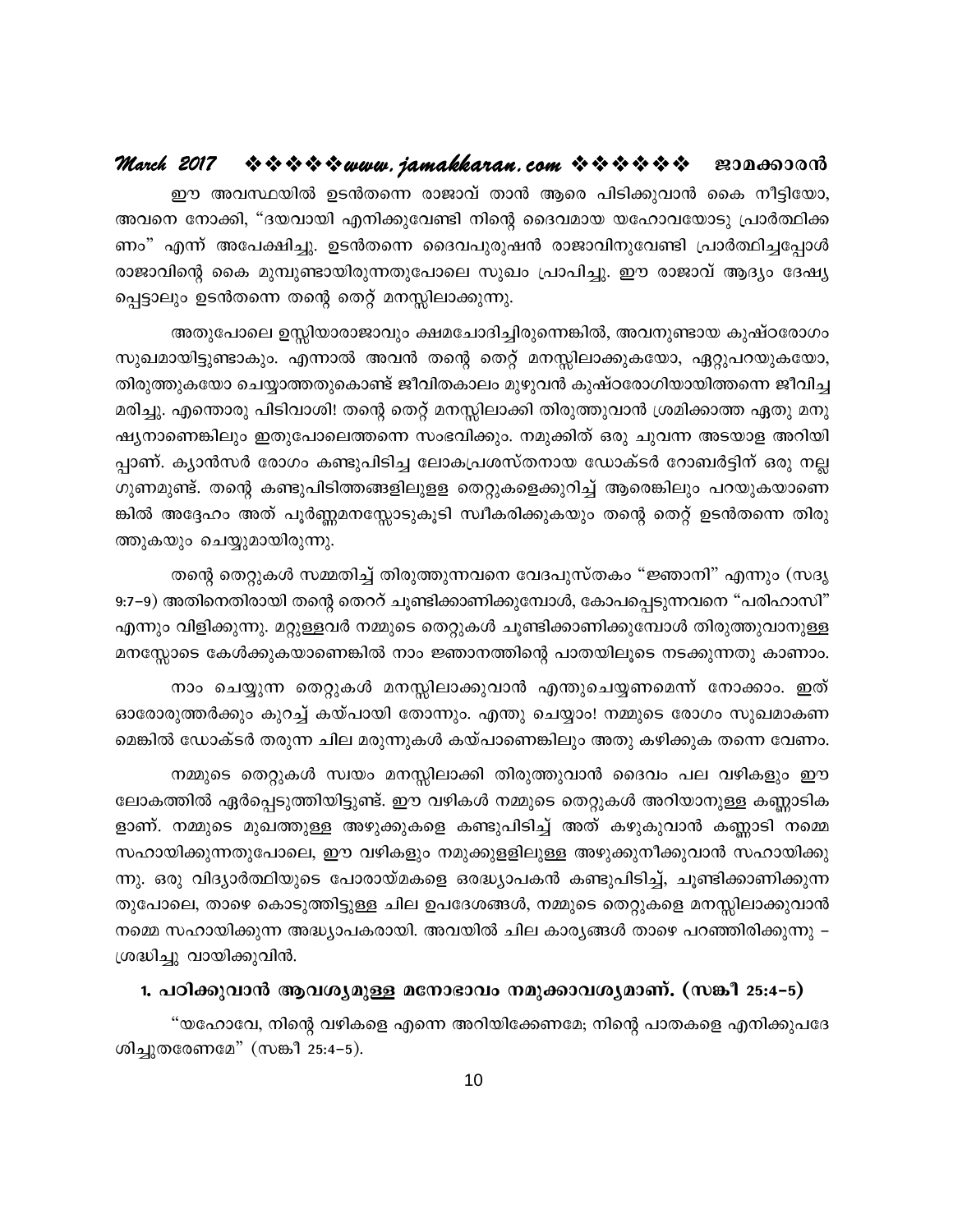മനുഷ്യൻ തെറ്റു ചെയ്യുന്നത് സ്വാഭാവികമാണ്. എന്തൊക്കെയാണ് തെറ്റുകളെന്ന് ഞാനി വിടെ വിശദീകരിച്ചു കാണിക്കുവാൻ ആഗ്രഹിക്കുന്നില്ല. എങ്കിലും പൊതുവെ ചില തെറ്റുകൾ നാം ഇടയ്ക്കിടെ ചെയ്യാറുണ്ട്. ചിലർക്ക് ഇടയ്ക്കിടെ ദേഷ്യം വരും. ആ ദേഷ്യത്തിൽ എന്തെങ്കി ലുമൊക്കെ പറഞ്ഞെന്നുവരും. ധൃതിയിൽ ഒരു നുണ പറയുന്നു. പറഞ്ഞുകൂടാത്ത വാക്കുകൾ ആവശ്യമില്ലാത്ത സമയത്ത് ഉപയോഗിക്കുന്നു. മനുഷ്യൻ തെറ്റുചെയ്യുന്നതിന് ഒരവസാനവുമി ല്ല. നാം ചെയ്യുന്ന തെറ്റ് എന്താണെന്ന് നമുക്ക് നന്നായിട്ടറിയാം. ആ തെറ്റുകൾ കളയണമെങ്കിൽ നമ്മളെന്തു ചെയ്യണം?

മിനി ആത്മീയ ഓപ്പറേഷന് നിങ്ങളുടെ സമ്മതം ആവശ്യമാണ് : എന്റെ ഹൃദയത്തിൽ കാണുന്ന തെറ്റുകളെല്ലാം കളയുവാൻ എനിക്ക് ആഗ്രഹമുണ്ടായിരിക്കണം. ഓപ്പറേഷൻ ചെയ്യ ണമെങ്കിൽ രോഗി തന്റെ ഡോക്ടറോട് പൂർണ്ണമായി സഹകരിക്കണം. ഓപ്പറേഷൻ വേണ്ടാ എന്ന് വാശിപിടിച്ച്, വഴക്കുണ്ടാക്കുകയാണെങ്കിൽ ആശുപത്രിയിലുള്ളവർക്ക് ഓപ്പറേഷൻ വിജ യിപ്പിക്കുവാൻ സാധിക്കില്ല.

ഓപ്പറേഷൻ നിങ്ങളുടെ ശരീരത്തിനുള്ളിൽ കാണുന്ന ചില ബുദ്ധിമുട്ടുകളെ മാറ്റി, നിങ്ങ ളുടെ ശരീരം ശരിയായി പ്രവർത്തിക്കുവാൻ സഹായിക്കുന്നതുപോലെ, നിങ്ങളിൽ കാണുന്ന ചില തെറ്റുകൾ ഇവിടെ ചൂണ്ടിക്കാണിക്കുവാനും, അത് മാറ്റുവാനും നിങ്ങളുടെ സഹകരണം ആവശ്യമാണ്. നിങ്ങളുടെ ഓരോ ദിവസത്തെ ജീവിതയാത്രയിലും, പെരുമാറ്റത്തിലും, സംസാ രത്തിലും, പ്രവൃത്തിയിലും കാണുന്ന തെറ്റുകളും, കേടുപാടുകളും മാറ്റുവാൻ ശ്രമിക്കുന്നതും ഒരു മിനി ആത്മീയ ഓപ്പറേഷനാണ് എന്നു പറഞ്ഞാൽ മതിയാവില്ല. അതിന് നിങ്ങൾ പരി പൂർണ്ണ സമ്മതം തന്ന്, നല്ല മനസ്സോടുകൂടി സഹകരിക്കണം. "തന്റെ തെറ്റുകളെ ഗ്രഹിക്കുന്ന വൻ ആര്?" എന്ന് ദാവീദ് (സങ്കീ 19:12) അത്ഭുതപ്പെടുന്നതിൽ നിന്നും ഒരു സത്യം മനസ്സിലാ വുന്നു – അതായത് തന്റെ തെറ്റുകൾ ഗ്രഹിക്കുന്ന മനോഭാവമുള്ളവർ ഈ ലോകത്തിൽ ഏറ്റവും കുറവാണ്. ആ കുറച്ചു പേരിൽ നിങ്ങളും ഒരാളായിത്തീരട്ടെ.

എന്നിൽ എന്തു തെറ്റാണുള്ളത്? എനിക്കറിയാത്തതൊന്നുമില്ല, എന്ന് ചിലർ തർക്കിക്കാ റുമുണ്ട്. സ്വന്തം തെറ്റ് മനസ്സിലാക്കുവാൻ അധികമാരും ആഗ്രഹിക്കാറില്ല. ചിലർക്കു മാത്രമേ അങ്ങനെയുള്ള മനോഭാവം ഉണ്ടാവുകയുള്ളൂ. ഇതു വായിക്കുന്ന നിങ്ങളെങ്ങനെയാണെന്ന് എ നിക്കറിയില്ല. ഈ ലേഖനം തുടർന്നു വായിക്കുവിൻ.

സോക്രട്ടീസിന്റെ ഉപദേശം : "നിന്നെ നിനക്കുതന്നെ അറിയാം" എന്ന സോക്രട്ടീസിന്റെ ഉപ ദേശത്തിൽ, നിന്റെ ശരിയായ ശക്തി മാത്രമല്ല, നിന്റെ തെറ്റുകളെയും, ബലഹീതകളെയും, എന്ന അഭിപ്രായം അതിൽ കൂടിചേർന്നിരിക്കുന്നു എന്ന് കാണുന്നു. നമ്മുടെ തെറ്റുകൾ നാം മനസ്സി ലാക്കുന്നതുകൊണ്ട് എന്താണ് പ്രയോജനം? ആ തെറ്റുകൾ തിരുത്തിയാൽ നമ്മുടെ ജീവിത ത്തിൽ നാം ദൈവത്തിനും മറ്റുള്ളവർക്കും പ്രയോജനമുള്ളവരായിരിക്കും. ഒരു നല്ല മനുഷ്യനും ചീത്ത മനുഷ്യനുമുള്ള വൃത്യാസം ഇതാണ് – നല്ല ശീലങ്ങളുള്ള മനുഷ്യൻ തന്റെ തെറ്റ് ഗ്രഹി ക്കുന്നു; അല്ലാത്തവർ തെറ്റ് ഗ്രഹിക്കുവാൻ ആഗ്രഹിക്കുന്നില്ല.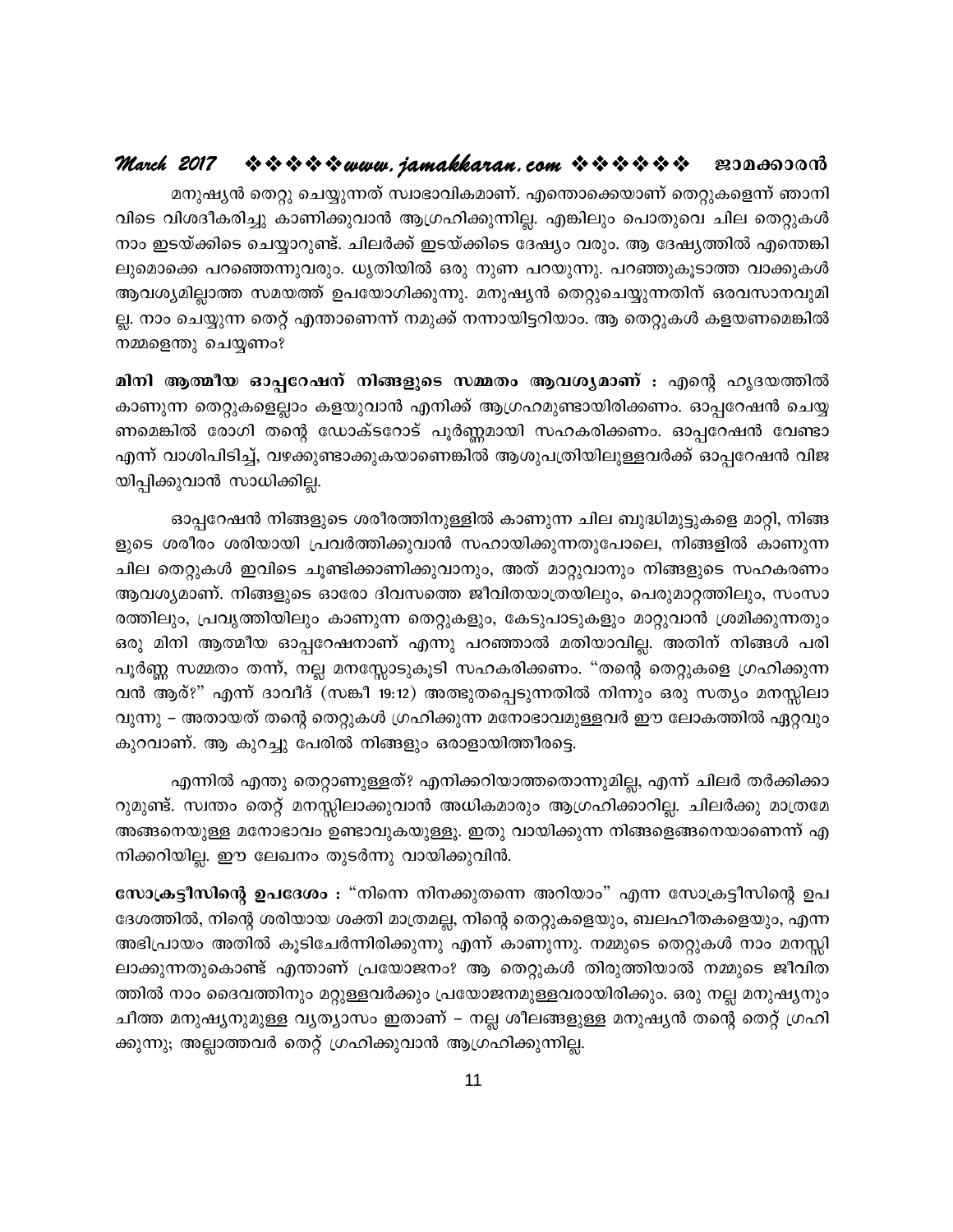#### March 2017 ☆☆☆☆☆www.jamakkaran.com ☆☆☆☆☆☆ ~ ≌ാമക്കാരൻ

ദാവീദ് Vs ശൗൽ : ശൗൽ, ദാവീദ് ഇവർ രണ്ടുപേരെയും നമുക്കു നോക്കാം. രണ്ടുപേരും തെറ്റ് ചെയ്തിരിക്കുന്നു. ശൗൽ ചെയ്ത തെറ്റിനേക്കാൾ ദാവീദ് ചെയ്ത തെറ്റാണ് ഏറ്റവും വലുത്; ശൗൽ കൊള്ളയിൽ ആശവച്ച് യഹോവയുടെ കല്പന അനുസരിച്ചില്ല. എന്നാൽ ദാവീദ് മറ്റൊ രാളുടെ ഭാര്യയെ കളങ്കപ്പെടുത്തിയ ശേഷം ആ പെണ്ണിനെ സ്വന്തമാക്കുവാൻ അവളുടെ ഭർത്താ വിനെയും കൊല്ലിച്ചു. ഏറ്റവും വലിയ പാപമാണിത്. പക്ഷെ ശൗൽ ചെയ്ത തെറ്റിനെ അവൻ ഗ്രഹിക്കുകയോ, സമ്മതിക്കുകയോ ചെയ്തില്ല. പക്ഷേ, ദാവീദ് താൻ ചെയ്ത മലപോലെയുള്ള തെറ്റ് സമ്മതിക്കുകയും, ഏറ്റു പറഞ്ഞ് ക്ഷമചോദിക്കുകയും ചെയ്തു. ഇതിന്റെ ഫലമായി ഈ രണ്ടുപേരുടെ അന്ത്യവും വിപരീതമായിരുന്നു. ശൗൽ യഹോവയാൽ കൈവിടപ്പെട്ട് യുദ്ധക്കള ത്തിൽ കൊല്ലപ്പെട്ടു. ദാവീദ് യഹോവയുടെ ഹൃദയത്തിന് പ്രിയമുള്ളവനായി ഒരു പൂർണ്ണജീ വിതം ജീവിച്ച് മരിച്ചു.

#### 2. കാലങ്ങളും നമ്മുടെ പ്രായവും നമ്മുടെ തെറ്റുകളെ കാണിച്ചുതരുന്ന കണ്ണാടികളാണ്. (തീത്തൊ 2:2, ഇയ്യോബ് 32:7) :

പ്രായം സംസാരിക്കുകയും വയോധിക്യം ജ്ഞാനം ഉപദേശിക്കുകയും ചെയ്യട്ടെ (ഇയ്യോ 32:7). മകൻ ചെയ്യുന്ന തെറ്റ് അവൻ അച്ഛനാകുമ്പോൾ മാത്രമേ മനസ്സിലാവുകയുള്ളൂ.

ചില തെറ്റുകൾ നമുക്ക് പ്രായം കൂടുമ്പോഴാണ് ഗ്രഹിക്കുവാൻ കഴിയുന്നത്. ചെറുപ്പ ത്തിലും യുവത്വത്തിലും നാം ചെയ്ത തെറ്റ് – അപ്പോഴൊക്കെ ശരിയാണെന്ന് തോന്നി. എന്നാൽ കാലം കടന്നശേഷമാണ് ശരിയെന്ന് തോന്നിയതൊക്കെ, തീർത്തും തെറ്റാണെന്ന് മനസ്സിലാവു ന്നത്. മകൻ ചെയ്ത തെറ്റുകൾ അവൻ അച്ഛനാകുമ്പോഴാണ് മനസ്സിലാവുന്നത്. അതിന്റെതായ പ്രായം വരുമ്പോഴാണ് ചില കാര്യങ്ങളിൽ നമുക്ക് വ്യത്യാസം തോന്നുന്നത്. നമ്മുടെ നോട്ടം ശരിയായ ഭാഗത്ത് എത്തിച്ചേരുവാൻ കാലം നല്ലൊരു അദ്ധ്യാപകനാണ്.

ഈ അഭിപ്രായത്തെയാണ് അപ്പൊസ്തലനായ പൗലൊസ് ഇങ്ങനെ എഴുതുന്നത്. "ഞാൻ ശിശുവായിരുന്നപ്പോൾ ശിശുവിനെപ്പോലെ സംസാരിച്ചു, ശിശുവായിരുന്നപ്പോൾ ശിശുവിനെ പ്പോലെ ചിന്തിച്ചു; പുരുഷനായ ശേഷമോ ശിശുവിനുള്ളത് തൃജിച്ചുകളഞ്ഞു. ഇപ്പോൾ നാം കണ്ണാടിയിൽ കടമൊഴിയായി കാണുന്നു. എന്നാൽ ഞാൻ വലുതായപ്പോൾ, എല്ലാ വിഷയങ്ങ ളെയും നേരിൽ മുഖാമുഖമായി കാണാം. ഒരു കാര്യം എങ്ങനെ മനസ്സിലാക്കണമെന്ന് അറിയു വാനുള്ള മനോഭാവം എനിക്ക് കിട്ടി" (1 കൊരി 13:11–2).

കാളക്കുട്ടിക്ക് (യഹോവയെ ഭയപ്പെടും) ഭയമറിയില്ല : "കാളക്കുട്ടിക്ക് ഭയമറിയില്ല" എന്ന പഴ ഞ്ചൊല്ല് എനിക്ക് ഓർമ്മ വരുന്നു. ചെറിയ പ്രായത്തിൽ, നമുക്ക് ഏതാണ് നല്ലത്? ഏതാണ് നല്ല തല്ലാത്തത്? പാപമേത്? പുണ്യമേത്? എന്നൊന്നും മനസ്സിലാക്കുവാൻ കഴിയുകയില്ല എന്നു പറ യാം. ഞാൻ സ്ക്കൂളിൽ പഠിക്കുന്ന കാലത്ത് ഹോസ്റ്റലിൽ താമസിച്ചിരുന്നപ്പോൾ, ഞാനൊരു പാടു വൃത്തികെട്ട വാക്കുകൾ സംസാരിക്കുമായിരുന്നു. ആ പ്രായത്തിൽ ഇങ്ങനെ സംസാരി ക്കുന്നത് തെറ്റാണെന്ന് എനിക്ക് അറിയില്ലായിരുന്നു. പഠിക്കുവാൻ എന്റെ ക്ലാസ്സിൽ ഞാൻ ഒന്നാ മനായിരുന്നു. അതുപോലെ കുസൃതിയിലും ഒന്നാമനായിരുന്നു.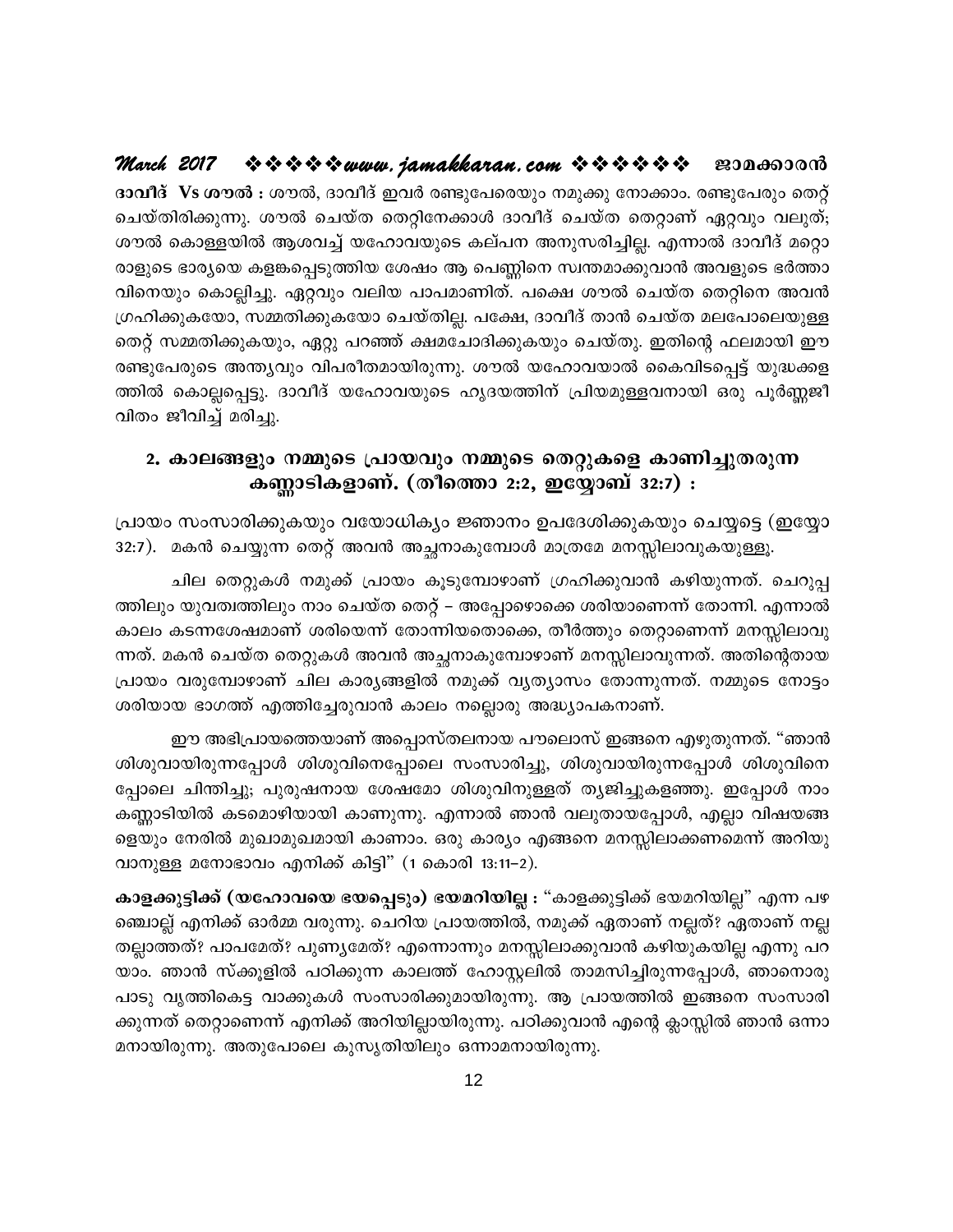#### $\hat{\mathbf{v}} \mathbf{v} \mathbf{v} \mathbf{v} \mathbf{v}$  is  $\mathbf{w}$  when  $\mathbf{w}$  anakkaran.com  $\mathbf{v} \mathbf{v} \mathbf{v} \mathbf{v} \mathbf{v} \mathbf{v}$ March 2017 ജാമക്കാരൻ

പല പ്രാവശ്യം എന്റെ തെറ്റിൽ എന്നെ ബഞ്ചിന്റെ മുകളിൽ കയറ്റി നിർത്തിയിട്ടുണ്ട്. കാരണം ഇതൊക്കെ തെറ്റാണെന്ന് എനിക്ക് അന്നൊന്നും അറിയില്ലായിരുന്നു. പിന്നീട് ഒരു ദിവസം ഞങ്ങളുടെ ഒരു ബന്ധുവിലൂടെയും, കൂട്ടുകാരനിലൂടെയും ഇങ്ങനെ ചെയ്യുന്നത് തെറ്റാ ണെന്ന് മനസ്സിലാക്കി. നന്നായി പഠിക്കുന്നതിനേക്കാൾ, നല്ല വിദ്യാർത്ഥി എന്നു പേരു നേടുന്ന താണ് ഏറ്റവും പ്രധാനം. ചീത്തകുട്ടിയെന്ന് പേരു നേടാൻ വളരെ എളുപ്പമാണ്. പക്ഷേ നല്ല കുട്ടിയെന്നു പേരു കേൾക്കാൻ വളരെ പ്രയാസമാണ് എന്ന ഉപദേശം എന്റെ കണ്ണുകളെ തുറ  $m<sub>λ</sub>$ .

സ്നേഹിതാ, നീ സ്ക്കൂളിൽ പഠിച്ചു കഴിഞ്ഞ് കോളേജിലേക്ക് പോയാൽ, ഇതുപോലെ നീ സംസാരിക്കരുത്; അത് നല്ല ശീലങ്ങളല്ല എന്നു പറഞ്ഞ എന്റെ കൂട്ടുകാരന്റെ വാക്കുകളാ ണ്, എന്റെ തെറ്റ് മനസ്സിലാക്കി തന്നത്. അപ്പോൾ എനിക്ക് 15 വയസ്സാണ്. പിന്നീട് എന്റെ 16–ാമത്തെ വയസ്സിൽ കോളേജിൽ പി.യു.സി പഠിക്കുവാൻ തുടങ്ങിയപ്പോൾ എന്റെ സംസാരം, എന്റെ പെരുമാറ്റം, അങ്ങനെ എല്ലാ ശീലങ്ങൾക്കും നല്ലൊരു മാറ്റം സംഭവിച്ചു. ചീത്തവാക്ക്, അനുസരണയില്ലാത്ത വാക്ക് സംസാരിക്കുന്നതൊക്കെ നിർത്തി. അച്ചടക്കത്തോടുകൂടി പെരു മാറുവാൻ ശീലിച്ചു. കാരണം ഒരു വ്യക്തി എന്റെ തെറ്റുകളെ വേണ്ട സമയത്ത് ചൂണ്ടിക്കാണിച്ച തുകൊണ്ടാണ്. ഇതു വായിക്കുന്ന നിങ്ങൾ ചെറുപ്പക്കാരായിക്കും, മദ്ധ്യവയസ്സുള്ളവരായിക്കും, പ്രായത്തിൽ മൂത്തവർ നിങ്ങളുടെ തെറ്റുകളെ ചൂണ്ടിക്കാണിക്കുവാൻ അനുവദിക്കുവിൻ.

നല്ല പശുവിന് ഒരു ചൂട്, എന്നാൽ ഏലിയുടെ പുത്രന്മാർക്ക് കുറെയധികം ചൂട് : ഏലിയുടെ പുത്രന്മാർ : അതായത് ഇപ്പോഴുള്ള ബിഷപ്പിന് തുല്യം. എന്നാൽ ഏലിയുടെ മക്കൾ യഹോ വയ്ക്കു സമർപ്പിക്കുന്ന വഴിപാടിനെയെല്ലാം ദുഷ്പ്രയോഗം ചെയ്യുമായിരുന്നു. ഈ ഏലിയുടെ പുത്രന്മാരുടെ പാപം യഹോവയുടെ സന്നിധിയിൽ ഏറ്റവും വലുതായിരുന്നു എന്ന് വേദപു സ്തകം പറയുന്നു (1 ശമു 2:17). ഏലിയുടെ പുത്രന്മാർ വഴിപാടുകളെ നിന്ദിച്ചതുമാത്രമല്ല സമാ ഗമന കൂടാരത്തിന്റെ വാതിൽക്കൽ സേവ ചെയ്യുന്ന സ്ത്രീകളോട്, തെറ്റായ രീതിയിൽ പെരുമാ റുകയും ചെയ്തു. ഇതു കേട്ട ഏലി തന്റെ പുത്രന്മാരെ വിളിച്ച് "എന്റെ മക്കളേ, അങ്ങനെ അരുത്" എന്ന് ഉപദേശിച്ചു. എന്നാൽ അവരോ അപ്പന്റെ വാക്കു കൂട്ടാക്കിയില്ല. ഇതിന്റെ ഫല മായി യഹോവ അവരെ കൊല്ലുവാൻ നിശ്ചയിച്ചു. നല്ല പശുവിനല്ലേ ഒരു ചൂട്.

ഇതു വായിക്കുന്ന യുവാക്കളേ, യുവതികളേ, നിന്നെ പ്രസവിച്ച അമ്മയുടെ വാക്കുകളെ, അവരുടെ ഉപദേശത്തെ നിരസിക്കുന്നുവോ? നിന്റെ നന്മയ്ക്കു വേണ്ടിയാണ് അവർ പറയുന്ന ത്. "നന്നായി പഠിക്ക്, നാടു ചുറ്റാതെ, ചീത്തകൂട്ടുകെട്ടു വേണ്ട, വീട്ടിലേക്കു വരുവാൻ വൈക രുത്, സിനിമയ്ക്കു പോകരുത്, പുകവലിക്കരുത്, മദ്യം കഴിക്കരുത്, ചീത്ത പുസ്തകങ്ങൾ വായി ക്കരുത്, ചീത്ത വാക്കുകൾ സംസാരിക്കരുത്, മോഹിക്കുന്ന വീഡിയോ ചിത്രങ്ങൾ കാണരുത്, എന്തെങ്കിലും ജോലിക്കു പോ, വീട്ടിൽ വെറുതെയിരുന്ന് സമയം കളയരുത്. പള്ളിയിലേക്കു പോകണം. പ്രാർത്ഥനാ യോഗത്തിനു പോകൂ. പണം അനാവശ്യമായി ചെലവഴിക്കുരത്. ഉത്ത രവാദിത്വത്തോടുകൂടി നീ ജീവിക്കണം."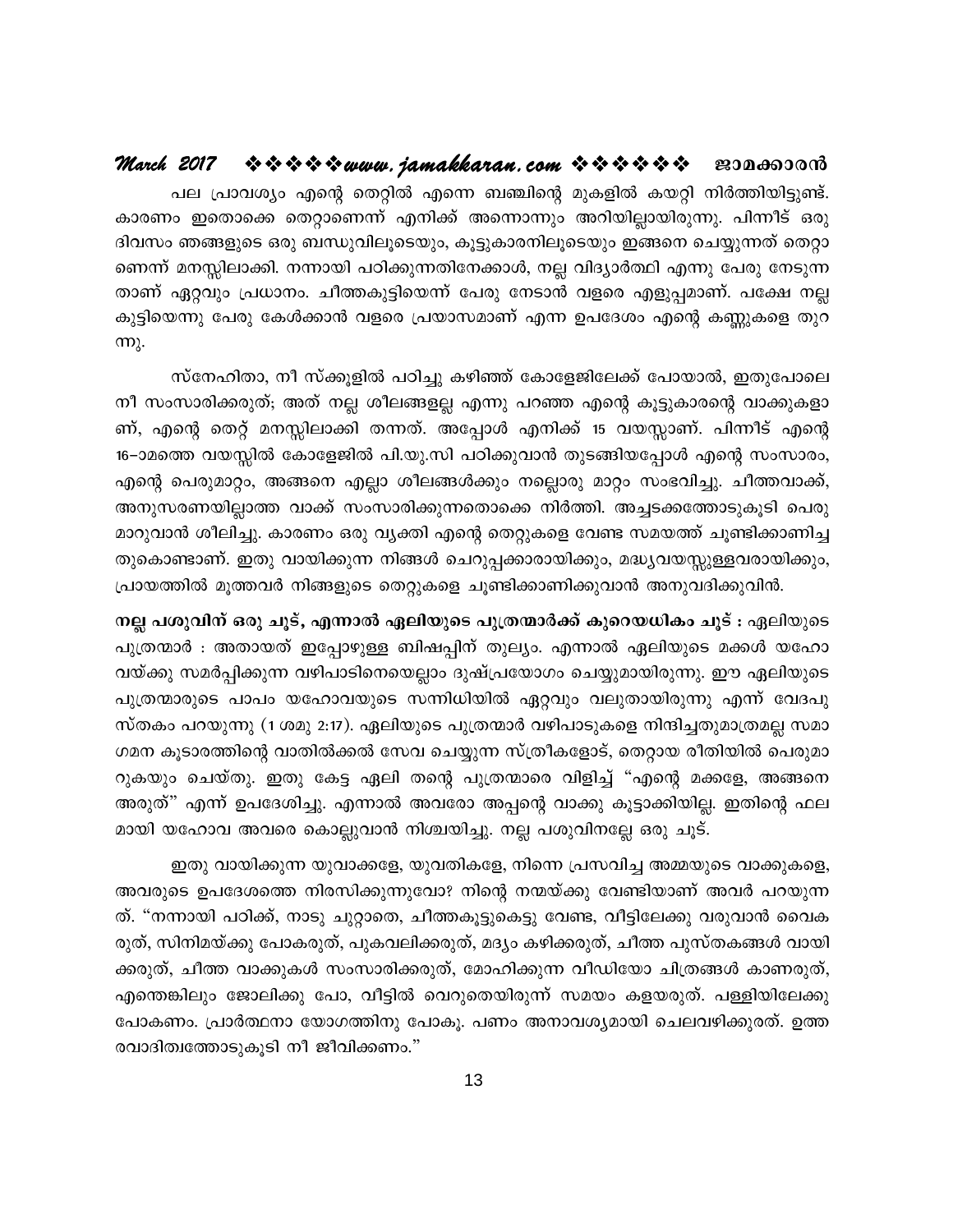#### ☆☆☆☆☆*www.jamakkaran.com ☆☆☆☆☆* ~ ~00000000 March 2017

ഞാൻ മുകളിൽ എഴുതിയിരിക്കുന്ന ഇതേ ഉപദേശം തന്നെയാണ് വേദപുസ്കത്തിൽ ശലോമോനും പറയുന്നത്: "മകനേ, നിന്റെ ഹൃദയത്തെ നേർവഴിയിൽ നടത്തിക്കൊൾക; വീഞ്ഞു കുടിക്കുന്നവരുടെ കൂട്ടത്തിലും ഭോജനപ്രിയരുടെ ഇടയിലും ഇരിക്കരുത്. നിന്നെ ജനിപ്പിച്ച അപ്പ ന്റെയും, അമ്മയുടെയും വാക്കു കേൾക്ക; അവരുടെ ഉപദേശങ്ങളെ നിരസിക്കരുത്." (സദൃ  $23:19-22$ ).

ഹെബെയാം ചെയ്ത തെറ്റ് : ശൗൽ, ദാവീദ്, ശലോമോൻ എന്നിവർ മൂന്നുപേരുടെയും ഭരണ കാലത്ത് യിസ്രായേലിലെ 12 ഗോത്രങ്ങളും ഒരു ദേശമായിരുന്നു. എന്നാൽ ശലോമോന്റെ മകൻ രെഹബെയാം രാജ്യഭരണത്തിന് വന്നപ്പോൾ, രാജ്യം രണ്ടായി പിരിഞ്ഞു. അതിന്റെ പ്രധാന കാരണം രെഹൊബെയാമിന്റെ യൗവ്വനക്കാരായ കൂട്ടുകാരാണ്.

നുക(കര) ത്തിന്റെ ഭാരം കുറച്ചുതരേണമെന്ന് ജനങ്ങൾ ബഹളം വച്ചപ്പോൾ, ജനങ്ങൾക്ക് വിധിച്ചിട്ടുള്ള ഭാരം കുറയ്ക്കാണോ? വേണ്ടയോ? എന്ന് രെഹബെയാം രാജാവ്, വൃദ്ധന്മാരോ ടും, തന്റെ പ്രായമുള്ള യൗവ്വനക്കാരോടും ആലോചിച്ചു. വൃദ്ധന്മാർ ഭാരം കുറയ്ക്കണം എന്ന ആലോചന പറഞ്ഞു. കാരണം ഭാത്തിന്റെ വേദന വൃദ്ധന്മാർക്കേ അറിയുകയുള്ളൂ. യൗവ്വന ക്കാർക്ക് അറിയില്ല. വൃദ്ധന്മാർ അവനുകൊടുത്ത ആലോചന അവൻ തൃജിച്ചുകളഞ്ഞു. തന്നോ ടൊപ്പം വളർന്ന യൗവ്വനക്കാരുടെ ആലോചന അനുസരിച്ചു. "എന്റെ അപ്പൻ ചമ്മട്ടിക്കൊണ്ടു നിങ്ങളെ ദണ്ഡിപ്പിച്ചു; ഞാനോ തേളുകളെക്കൊണ്ടു നിങ്ങളെ ദണ്ഡിപ്പിക്കും." എന്ന കഠിനമായ മറുപടി ജനങ്ങൾക്കു കൊടുത്തു. അതുകൊണ്ടാണ് ഒന്നായിരുന്ന രാജ്യം: യിസ്രായേൽ, യെഹൂദാ എന്ന് രണ്ടായി പിരിഞ്ഞത് (ഒന്നായിരുന്ന ഇന്ത്യാമഹാരാജ്യം) ഇന്ത്യാ, പാകിസ്ഥാൻ എന്ന് രണ്ടായി പിരിഞ്ഞതുപോലെ.

യൗവ്വനക്കാർക്കുള്ള കുഴപ്പങ്ങൾ : അനേകം ബാല്യക്കാരെ ഞാൻ ശ്രദ്ധിച്ചിട്ടുണ്ട്, യൗവ്വന ത്തിൽ – അവരുടെ അച്ഛനും അമ്മയും പറയുന്ന ആലോചനയെക്കാളും തന്റെ കൂട്ടുകാർ പറ യുന്ന ആലോചനയെയാണ് ഇഷ്ടപ്പെടുന്നത്. ഇതിനെയാണ് ചിലർ പ്രായക്കുഴപ്പങ്ങൾ എന്നു വിളിക്കുന്നത്. ദുർന്നടപ്പുകാരനായ പുത്രന്റെ കഥയിൽ (ലൂക്കൊസ് 15–13) പ്രായക്കുഴപ്പം കൊണ്ടാണ് ഇളയമകൻ അപ്പന്റെ വീടുവിട്ട് പുറത്തുപോയി തന്നിഷ്ടമായി ജീവിച്ചത്. പണ മെല്ലാം ചെലവഴിച്ച് അവസാനം പന്നിമേയ്ച്ച്, ആ പന്നി തിന്നുന്ന വാളവരകൂടി കിട്ടാതെ ദുഃഖി ക്കുന്നു. ഇങ്ങനെയുള്ള സാഹചര്യത്തിൽ എല്ലാവരും പിരിഞ്ഞുപോയി. ഒറ്റപ്പെട്ടപ്പോഴാണ് അവന് ബുദ്ധി തെളിയുന്നതും തന്റെ അപ്പന്റെ വീട് ഓർക്കുന്നതും. വെയിലത്ത് അലഞ്ഞാൽ മാത്രമേ, തണലിന്റെ സുഖമറിയുകയുള്ളൂ.

ഇതു വായിക്കുന്ന എന്റെ സുഹൃത്തേ ഈ വാർത്ത നിനക്കു തന്നെയാണ്. ബാല്യത്തിൽ പ്രായക്കുഴപ്പം കൊണ്ട് – തല്ക്കാലം ചില തെറ്റുകൾ ചെയ്തുകൊണ്ടിരിക്കുന്നു. അതുകൊണ്ട് നിന്റെ കുടുംബത്തിൽ സമാധാനമില്ലാതായി; നിന്റെ മര്യാദയും അഭിമാനവും നശിച്ചുകൊണ്ടി രിക്കുന്നു. നിന്റെ മാതാപിതാക്കൾ പറയുന്നത് അനുസരിക്ക്, നിന്റെ നന്മയ്ക്കുവേണ്ടി മാത്രമേ അവർ പറയുകയുള്ളൂ. നിന്നെക്കാൾ പ്രായക്കൂടുതലുള്ളവരുടെ വാക്കുകൾ കേൾക്കുക.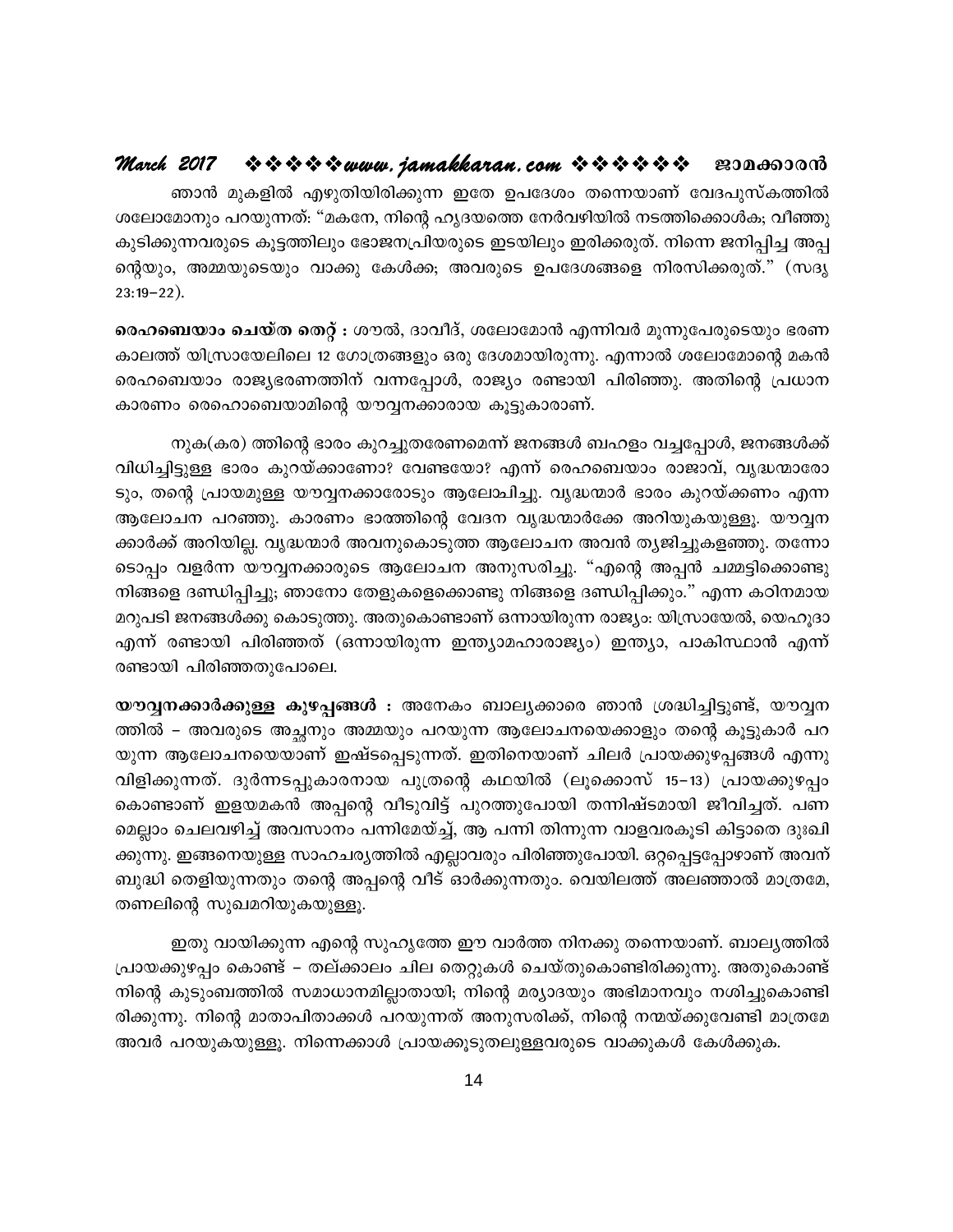ശലോമോന്റെ മകൻ രെഹബെയാം വൃദ്ധന്മാരുടെ ആലോചന തൃജിച്ചുകളഞ്ഞ്, ബാല്യ ക്കാരുടെ ആലോചന അനുസരിച്ചതുകൊണ്ടാണ് ദാവീദ് ഭരിച്ച രാജ്യം രണ്ടായി പിരിഞ്ഞത്. അതുപോലെ നിന്റെ കൂട്ടുകാരുടെ ആലോചന കേട്ട് തുടരുകയാണെങ്കിൽ നിന്റെ കുടുംബവും പിരിഞ്ഞേക്കും. ഒരു അപകടകരമായ സാഹചര്യം ഉണ്ടാവാനിടയുണ്ട്. (നിന്റെ കുടുംബം എന്ന ദാവീദിന്റെ രാജ്യത്തിന് നീ ഒരു രെഹൊബെയാമായി മാറരുത്)

"നിന്റെ അപ്പനെയും അമ്മയെയും ബഹുമാനിക്ക എന്നും അപ്പനെയോ അമ്മയെയോ പ്രാകുന്നവൻ മരിക്കേണം" എന്നും വേദപുസ്തകം കഠിനമായ അറിയിപ്പു നൽകുന്നു (മർക്കൊസ്  $7:10$ ).

#### 3. നമ്മളോടു പെരുമാറുന്നവരും, നമ്മുടെ സാഹചര്യങ്ങളും നമ്മുടെ തെറ്റുകളെ ചൂണ്ടിക്കാണിക്കുന്നു

കഴുത വഴിയിൽ നിന്നും മാറി വയലിലേക്കു പോയി. കഴുതയെ ബിലെയാം വീണ്ടും അടിച്ചു. കഴുത മതിലരികെ ഒതുങ്ങി, ബിലെയാമിന്റെ കാൽ മതിലോടു ചേർത്തു ഞെക്കി; വീണ്ടും ബിലെയാം കഴുതയെ അടിച്ചു. കഴുത മാറുവാൻ വഴിയില്ലാതെ അവിടെ കിടന്നു (സംഖ്യ  $22:23-27$ ).

നമ്മുടെ ജീവിതത്തിന്റെ സാഹചര്യങ്ങളെ ദൈവം മണിമുഴക്കമായി പ്രയോഗിക്കുന്നു : ചില സന്ദർഭങ്ങളിലൂടെ നമ്മുടെ തെറ്റ് ചൂണ്ടിക്കാണിക്കുന്നു – എന്ന സത്യത്തിന് ബിലെയാമിന്റെ കഴുത നമുക്ക് നല്ലൊരു മാതൃകയാണ്. നമുക്ക് മുന്നറിയിപ്പു നൽകുന്നതിനും, നമ്മുടെ തെറ്റു കൾ ചൂണ്ടിക്കാണിക്കുന്നതിനും, യഹോവ നമുക്കു ചുറ്റുമുള്ള സാഹചര്യങ്ങളെ ഒരു ദൂതനെ പ്പോലെ അയയ്ക്കുന്നു. ആകാശത്ത് കാർമേഘങ്ങൾ വരുമ്പോൾ മഴ വരുമെന്ന് നാം മനസ്സിലാ ക്കുന്നു. അതുപോലെ നമുക്ക് മുന്നറിയിപ്പ് നൽകുന്നതിന് നമ്മുടെ സാഹചര്യങ്ങളെ ദൈവം മണിമുഴക്കമായി മാറ്റുന്നു.

എന്റെ കൂട്ടുകാരൻ, വേദനിപ്പിക്കുന്ന ഒരു സംഭവം എന്നോട് പങ്കുവെച്ചു. മധൃവയ സ്സുള്ളവരായ ഒരു സഹോദരനും ഭാര്യയും ധൃതിപിടിച്ച് നാട്ടിലേക്ക് യാത്രയായി. അതും മോട്ടോർ സൈക്കിളിൽ. രണ്ടുപേരും 100 കി.മീ. അകലെയുള്ള നാട്ടിലേക്ക് രാത്രി 7 മണിക്കുശേഷം ധൃതി യിൽ യാത്രയായി. അടുത്തുളള കൂട്ടുകാർ പലരും അവരോടു പോകരുത്, പിറ്റേദിവസം കാലത്ത് പോകാമെന്നു പറഞ്ഞ്, തടഞ്ഞു. ഇങ്ങനെ കുറേപർ തടസ്സം പറഞ്ഞിട്ടും കേൾക്കാതെ യാത്ര പോയ അവർ പോകുന്ന വഴിയിൽ ഒരു അപകടത്തിൽപ്പെട്ട് രണ്ടുപേരും മരിച്ചുപോയി. സ്ക്കൂളിൽ പഠിച്ചുകൊണ്ടിരിക്കുന്ന രണ്ട് പെൺകുട്ടികൾ അവർക്കുണ്ട്. എടുത്തുചാട്ടക്കാരന് ബുദ്ധിക്കു റവ് മാത്രമല്ല ആയുസ്സും കുറവായിരിക്കും.

കുറേപേർ നല്ലപോലെ ആലോചന പറയുകയാണെങ്കിൽ അത് നിരസിക്കുന്നത് അപക ടത്തിൽ അവസാനിക്കും.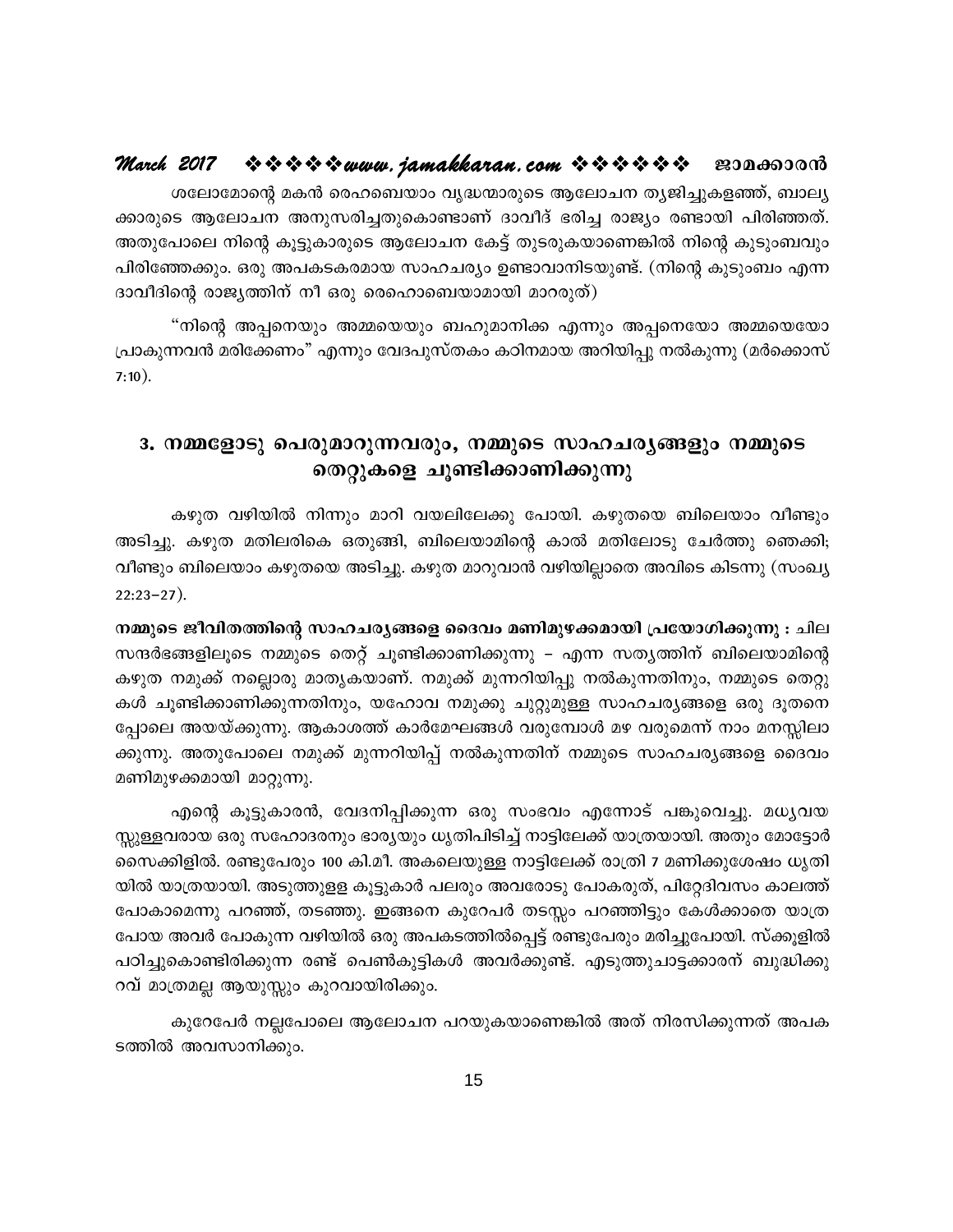#### $\hat{X}$   $\hat{Y}$   $\hat{Y}$   $\hat{Y}$  www.jamakkaran.com  $\hat{Y}$   $\hat{Y}$   $\hat{Y}$   $\hat{Y}$   $\hat{Y}$  = 200000000 March 2017

അപകടത്തിൽപ്പെട്ട് മരിച്ചുപോയ ദമ്പതികളെ, ദൈവം, രാത്രി എന്ന സാഹചര്യത്തിലൂ ടെയും കൂട്ടുകാർ എന്ന ദൂതന്മാരെപ്പോലെയും മുന്നറിയിപ്പു നൽകുന്നു. തെറ്റ് ചെയ്യാതിരിക്കു വിൻ എന്ന് ദൈവം മണിമുഴക്കമിടുന്നു. എന്നാൽ ആ മുന്നറിയിപ്പ് അവർ രണ്ടുപേരും നിരസി ച്ചുകളഞ്ഞു. അതിന്റെ ഫലം – മരണം – മക്കൾ അനാഥകളുമായി, എത്ര കഷ്ടം! നാം ഒരു കാര്യം ചെയ്യുമ്പോൾ, അത് കുറേപേർക്ക് തെറ്റായി തോന്നുകയാണെങ്കിൽ, അത് ഒഴിവാക്കാൻ കഴിയുമെങ്കിൽ ഒഴിവാക്കുകയാണ് ഏറ്റവും നല്ലത്. നാട്ടുകാരുടെ വായിൽ നിന്നും ശാപവാക്കു കൾ കേൾക്കരുത്. അനേകം പേർ ഒരു വിഷയത്തെ തെറ്റാണെന്ന് പറഞ്ഞാൽ അത് തെറ്റായിരി ക്കണമെന്ന് നിർബന്ധമില്ല; നിയമവുമില്ല; എങ്കിലും ആ വാക്കുകളിൽ കാര്യമില്ലാതില്ല. അത് വാസ്തവത്തിൽ തെറ്റായിരുക്കുവാൻ ഏറെ സാധ്യതകളുണ്ട്. ഇല്ലെന്നു പറയുവാൻ ആർക്കും സാധ്യമല്ല. സാഹചര്യങ്ങളിലൂടെയും, കൂട്ടുകാരിലൂടെയും ബന്ധുക്കളിലൂടെയും ദൈവം ഇന്നും നമ്മോടു സംസാരിക്കുന്നു.

ബിലെയാം പ്രവാചകനെ നോക്കുവിൻ, യിസ്രായേൽ ജനങ്ങളെ ശപിക്കുവാനായി ബാലാക്ക് എന്ന മോവാബ് രാജാവ്, ബിലെയാമിനോട് ചോദിക്കുന്നു. ആരെയും, ഏതൊരു കാര്യത്തിനും, നമ്മുടെ ശത്രുവിനെപ്പോലും ശപിക്കുന്നത് നമ്മുടെ പ്രവൃത്തിയല്ല. ഇതെല്ലാ വർക്കും അറിയാവുന്നതാണ്. ഈ സാധാരണ കാര്യം ബിലെയാം എന്ന പ്രവാചകന് അറിയാ തിരുന്നതിൽ അത്ഭുതമുണ്ട്. എന്തെന്നാൽ ഈ ബിലെയാം പണമോഹം കൊണ്ട് മുമ്പോട്ടു തള്ളപ്പെടുന്നു. ബാലാക്ക് രാജാവ് തരുന്ന, പണത്തെ മോഹിച്ച്, ഒരുങ്ങിയിറങ്ങുന്നു. തന്റെ യജ മാനൻ എടുത്ത തീരുമാനം ശരിയല്ലെന്നു മനസ്സിലാക്കിയ കഴുത തന്റെ യജമാനനെ തടയുവാ നായി ചില സൂത്രങ്ങളും ബുദ്ധിയും പ്രയോഗിക്കുന്നു. തന്റെ യജമാനന്റെ കാലുകളെ മതിലിൽ കൊണ്ടുപോയി ഞെക്കുന്നു. അവന്റെ കാൽ ചതയുന്നു. പിന്നീട് ഏറ്റവും വീതി കുറഞ്ഞ വഴി യിലൂടെ പോകുന്നു. എന്നിട്ടും കഴുതയുടെ എല്ലാ ശ്രമവും വിഫലമായി. ഈ സാഹചര്യങ്ങളി ലൂടെ യഹോവ ഉറക്കെ ശബ്ദിച്ച് ബിലെയാമിനോട് സംസാരിച്ചു. എന്നാൽ അവന്റെ ചെവി മന്ദമായി മാറിയിരുന്നു.

ബിലെയാമിനോട് യഹോവ കഴുതയിലൂടെ സംസാരിച്ചതുപോലെ, നമുക്കും ചില മൃഗ ങ്ങളിലൂടെ, അല്ലെങ്കിൽ ചില കൂട്ടുകാരിലൂടെ പറഞ്ഞുതരുന്നു. അത് കേൾക്കുവാൻ നാം തയ്യാ റായിരിക്കണം. നയമാൻ എന്ന അരാം രാജാവിന്റെ സേനാപതിയോടു അവന്റെ വീട്ടുജോലി ചെയ്തുകൊണ്ടിരിക്കുന്ന ഒരു വേലക്കാരി പെൺകുട്ടിയിലൂടെ ദൈവം സംസാരിക്കുന്നു.

അതു മാത്രമല്ല, യോർദ്ധാനിൽ പോയി നീ ഏഴുപ്രാവശ്യം കുളിക്ക എന്ന എലീശാ പറ ഞ്ഞപ്പോൾ, സേനാപതിക്ക് ക്രോധം വന്നു. ഇതിനു വേണ്ടിയാണോ ഞാനിത്രയും ദൂരം യാത്ര ചെയ്തുവന്നത്. ഞങ്ങളുടെ നാട്ടിൽ യോർദ്ധാനെക്കാൾ വലിയ പുഴയില്ലയോ? എന്നിങ്ങനെ ക്രോധിച്ച് ഏലീശയുടെ വാക്കുകൾ അനുസരിച്ചില്ല.

ഈ സമയം നയമാന്റെ ഭൃത്യന്മാരിൽ ഒരാൾ നയമാനോടായി പറഞ്ഞു : "ആ പ്രവാകൻ നിങ്ങളോട് ഒരു വലിയ കാര്യം ചെയ്യാൻ പറഞ്ഞിരുന്നെങ്കിൽ അത് നിങ്ങൾ ചെയ്തിട്ടുണ്ടാവു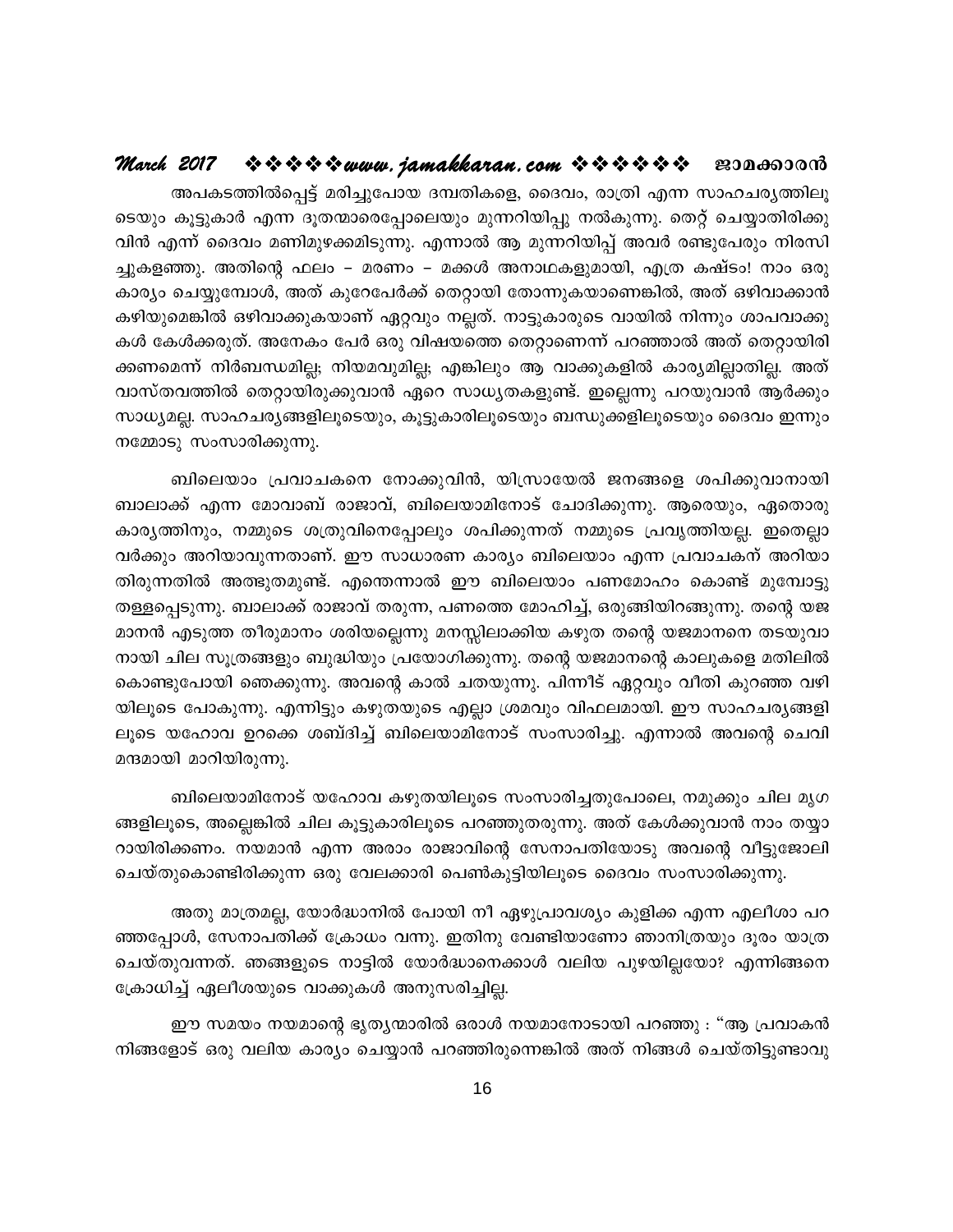$\Leftrightarrow$   $\Leftrightarrow$   $\Leftrightarrow$  www.jamakkaran.com  $\Leftrightarrow$   $\Leftrightarrow$   $\Leftrightarrow$   $\Leftrightarrow$   $\Leftrightarrow$  20000000 March 2017 മല്ലോ? അദ്ദേഹം പറഞ്ഞതു യോർദ്ധാനിൽ പോയി കുളിക്കണം എന്ന ചെറിയകാര്യം ചെയ്യു വാൻ മടികാണിക്കരുത്." ഈ നല്ല ആലോചന, നയമാൻ പണം കൊടുത്തു ചെയ്യാനിരുന്ന ഒരു വലിയ തെറ്റിൽ നിന്നും തടഞ്ഞു നിർത്തി (2 രാജാ 5:14).

തക്കസമയത്ത് പറഞ്ഞ വാക്ക് വെള്ളിത്താലത്തിൽ പൊൻ നാരങ്ങാ പോലെയാണ്. (സദൃ  $25:11$ ).

ഇവിടെ കണ്ടോ ഒരു വലിയ നാടിന്റെ രാജസേനാപതിയുടെ തെറ്റ് ഒരു സാധാരണഭൃത്യ ന്മാർ ചൂണ്ടിക്കാണിക്കുന്നു.

ദാവീദിന്റെ തെറ്റു ചൂണ്ടിക്കാണിച്ച അബീഗയിൽ : ദാവീദ് ശൗലിനെ ഭയന്നു ഓടിയൊളിച്ച് കാട്ടിലും, മലയിലും ജീവിച്ചുകൊണ്ടിരുന്നു. ആ കാലഘട്ടങ്ങളിൽ ദാവീദ്, അനേകം പേർക്ക് ജോലി ചെയ്തു ജീവിക്കേണ്ടിയിരുന്നു. അവരിലൊരാളാണ് നാബാൽ. നാബാലിന്റെ ആടുക ളെയും മാടുകളെയും കൊളളക്കാരിൽ നിന്നും രാവും പകലും കാത്തു സംരക്ഷിച്ചു. അതിന് കൂലി ചോദിച്ച് ചിലരെ നാബാലിനടുത്തേക്ക് പറഞ്ഞയച്ചു. പക്ഷേ നാബാൽ കൂലികൊടുക്കു ന്നതിനു പകരം അവരെ പരിഹസിച്ച് സംസാരിക്കുകയും ചീത്തവിളിക്കുകയും കൂലി കൊടു ക്കാതെ പറഞ്ഞുവിടുകയും ചെയ്തു. ഇതുകേട്ട ദാവീദ് ക്രോധംകൊണ്ട് വില്ലിൽ നിന്നും വരുന്ന അമ്പുപോലെ നാബാലിനെ കൊല്ലുവാനായി വേഗം വന്നുകൊണ്ടിരുന്നു. ഇതു കേട്ടറിഞ്ഞ നാബാ ലിന്റെ ഭാര്യ അബിഗയിൽ "ജ്ഞാനമുള്ള സ്ത്രീ തന്റെ വീട് നിർമ്മിക്കുന്നു" എന്ന വചനപ്രകാ രം, തന്റെ വീട്ടിലുള്ള കുറേ ആഹാരസാധനങ്ങളും പണവും എടുത്തുകൊണ്ട്, ദാവീദിന്റെ ക്രോധത്തെ ശമിപ്പിക്കുവാൻ ഒരുങ്ങി. വഴി തടഞ്ഞ് അവന്റെ കാലിൽ വീണു. അവളുടെ ഭർത്താവ് ചെയ്ത തെറ്റിനുവേണ്ടി ക്ഷമ ചോദിക്കുകയും, കാഴ്ച സമർപ്പിക്കുകയും ചെയ്തു. ആ ദിവസം ദാവീദ് ചെയ്യുവാനൊരുങ്ങിയ ഏറ്റവും വലിയ തെറ്റിൽ നിന്നും ദാവീദിനെ തടഞ്ഞു നിർത്തി.

ക്രോധമുള്ളവന് ബുദ്ധി കുറവ്. ക്രോധം കണ്ണുകളെ മൂടും. ദാവീദിനു മാത്രമല്ല നമുക്കും ഇടയ്ക്കിടെ ഇതുതന്നെയാണ് സംഭവിക്കുന്നത്. ആ സമയത്ത് ദാവീദ് അബീഗയിലിനെ നോക്കി, എന്നെ എതിരേല്പാൻ നിന്നെ ഇന്ന് അയച്ചിരിക്കുന്ന യിസ്രായേലിന്റെ ദൈവമായ യഹോ വയ്ക്കു സ്തോത്രം. രക്തപാതകവും, സ്വന്തം കയ്യാൽ പ്രതികാരവും ചെയ്യാതവണ്ണം, എന്നെ ഇന്നു തടുത്തിരിക്കുന്ന നീയും അനുഗ്രഹിക്കപ്പെട്ടവൾ (1 ശമു 25:2–35) എന്ന് നന്ദി പറഞ്ഞു.

നിങ്ങൾ ദേഷ്യപ്പെട്ടിരിക്കുമ്പോൾ നിങ്ങളുടെ ഭാര്യ എന്തെങ്കിലും ആലോചന പറഞ്ഞാൽ, അവർ പറയുന്നത് എന്താണെന്ന് ക്ഷമയോടുകൂടി കേൾക്കുവിൻ. അത് ചിലപ്പോൾ നിങ്ങൾക്ക് വളരെ പ്രയോജനമുള്ളതായിരിക്കും. തക്കസമയത്ത് പറഞ്ഞ വാക്ക് വെള്ളിത്താലത്തിൽ പൊൻനാരങ്ങാ പോലെ മൃദുവായ, ശാന്തമായ, ക്ഷമയോടുകൂടിയുള്ള മറുപടി, ക്രോധത്തിന്റെ മൂർച്ചയെ ശമിപ്പിക്കുന്നു എന്ന ശലോമോന്റെ വാക്ക് (സദൃ 15:1) അബിഗയിൽ ദാവീദിനെ കണ്ടു മുട്ടുന്നതുകൊണ്ട് നൂറുശതമാനം പ്രതിഫലിക്കുന്നു.

ഇതുവായിക്കുന്ന നിങ്ങളും ദേഷ്യത്തിന്റെ അങ്ങേയറ്റത്തിൽ ചെയ്യാനിടവരുന്ന ഇതുപോ ലെയുള്ള തെറ്റുകളെ മറ്റുള്ളവർ ചൂണ്ടിക്കാണിക്കുവാൻ, ദയവായി അനുവദിക്കുവിൻ. ആരുടെ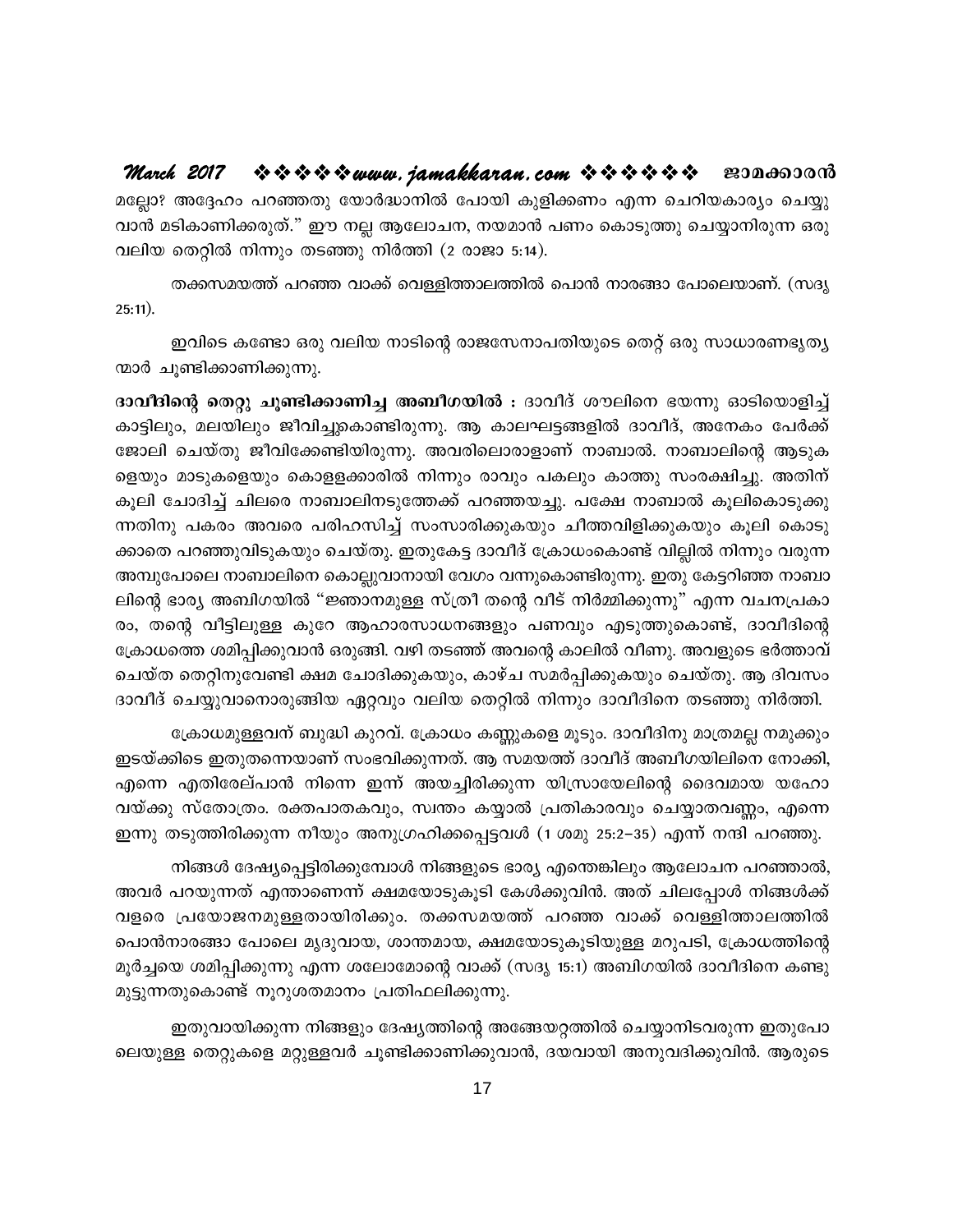ആലോചനയും എനിക്കു കേൾക്കേണ്ട എന്നു പറയരുത്. അങ്ങനെ നിങ്ങളെത്തന്നെ പറഞ്ഞാൽ നിങ്ങൾ തന്നെ നിങ്ങളുടെ തലയിൽ മണ്ണുവാരിയിടുന്നതിനു തുല്യമാണ് എന്നത് മറക്കരുത്.

ദാവീദിന്റെ തെറ്റുകളെ ചൂണ്ടിക്കാണിച്ച നാഥാൻ പ്രവാചകൻ : ദാവീദു ചെയ്ത വേറൊരു വലിയ തെറ്റ് ഊരിയാവിന്റെ ഭാര്യയെ തനിക്ക് സ്വന്തമാക്കുവാൻ തീരുമാനിച്ച് അവളുടെ ഭർത്താ വിനെ യുദ്ധക്കളത്തിൽ വാളുകൊണ്ട് വെട്ടിക്കൊന്നു. ഈ തെറ്റ് ചൂണ്ടിക്കാണിക്കുവാൻ നാഥാൻ എന്ന ധൈര്യമുളള പ്രവാചകൻ ദാവീദിന്റെ കൊട്ടാരത്തിലേക്കു പോയി. ദാവീദിനോട് ഒരു ഉപമ പറഞ്ഞിട്ട് നീ തന്നെയാണ് ആ മനുഷ്യൻ എന്നു പറഞ്ഞു.

ദൈവത്തിന്റെ കൺമുമ്പിൽ ദുഷ്പ്രവൃത്തി ചെയ്തു ഹിതൃനായ ഊരിയാവിന്റെ ഭാര്യയെ സ്വന്തമാക്കുവാൻ വേണ്ടി അവനെ യുദ്ധക്കളത്തിൽ വെട്ടിക്കൊല്ലിച്ചു. വാൾ നിന്റെ ഗൃഹത്തെ ഒരിക്കലും വിട്ടുമാറുകയില്ല. മറ്റൊരുത്തന്റെ ഭാര്യയെ നീ രഹസ്യത്തിൽ നശിപ്പിച്ചു. നിന്റെ ഭാര്യ മാരെ മറ്റൊരാൾ സൂര്യന്റെ വെട്ടത്ത് യിസ്രായേലിലെ ജനങ്ങളുടെ മുമ്പിൽ ശയിക്കും എന്നു പറഞ്ഞു ശപിക്കുന്നു.

എത്ര ഭയങ്കരമായ വാക്കുകൾ. ഒരു സാധാരണ പ്രവാചകൻ രാജാവിനോട് അവന്റെ തെറ്റ് ധൈര്യത്തോടെ വിളിച്ചുപറഞ്ഞു. ഈ നാഥാന് എത്ര ധൈര്യം! ഈ സ്ഥാനത്ത് നാഥാൻ പ്രവാ ചകൻ മാർട്ടിൻ ലുദറെയും കടന്നുപോയി.

ഇതുപോലെയുളള പദവിയിലുള്ളവരുടെ തെറ്റുകളെ ധൈര്യമായി ആരെങ്കിലും വിളിച്ചു പറഞ്ഞാൽ അന്നു അവരെയൊക്കെ കഷണം, കഷണമായി വെട്ടിമുറിക്കുമായിരുന്നു. പക്ഷേ ദാവീദ് അങ്ങനെയൊന്നും ചെയ്യുന്നില്ല. ഇതുപോലെയുള്ള സാഹചര്യത്തിലാണ് – നമ്മുടെ തെറ്റു കളെ ആരെങ്കിലും ചുണ്ടിക്കാണിക്കുമ്പോൾ നമ്മുടെ യഥാർത്ഥ സ്വഭാവം പ്രത്യക്ഷപ്പെടുന്നത്. ഇവിടെ ദാവീദ് നാഥാന്റെ കഠിനമായ വാക്കുകൾ കേൾക്കുമ്പോൾ തന്നെ തന്റെ തെറ്റ് ഗ്രഹിക്കു ന്നു. സമ്മതിച്ചു ക്ഷമചോദിക്കുന്നു.

ഇതാണ് ദാവീദിനും ശൗലിനുമുള്ള വൃത്യാസം. ശൗൽ ചെയ്ത തെറ്റിനേക്കാൾ, ദാവീദ് ചെയ്ത പാപമാണ് ഏറ്റവും വലുത്. എന്നാൽ ദാവീദ് ചെയ്ത തെറ്റ് സമ്മതിക്കുന്നു. ശൗൽ, താൻ ചെയ്ത തെറ്റ് സമ്മതിക്കാൻ മനസ്സില്ലാതെ, ന്യായീകരിക്കുന്നു. അമാലേക്യരെ തോല്പിച്ച് അവർക്കുള്ളതൊക്കെയും നശിപ്പിച്ച് ഇല്ലാതാക്കുന്നതിനു പകരം മേൽത്തരമായ ആടുകളെയും, പശുക്കളെയും ജീവനോടെ സൂക്ഷിച്ചു. അവയെല്ലാം യഹോവയ്ക്ക് വേണമെന്ന് പറഞ്ഞ് തന്റെ തെറ്റിനെ ന്യായീകരിക്കുവാൻ ശ്രമിക്കുന്നു.

നിങ്ങളും ഞാനും എങ്ങനെയാണ്? ശൗലിനെപ്പോലെയോ? അതോ ദാവീദിനെപ്പോ ലെയോ? നമ്മുടെ തെറ്റുകളെ മനസ്സിലാക്കി ദൈവത്തോട് ക്ഷമചോദിച്ച് ജീവിതത്തിൽ മുന്നേ റാം. നിങ്ങൾ ചെയ്യുന്ന തെറ്റ് – നിങ്ങളുടെ കൂട്ടുകാരോ, ബന്ധുക്കളോ, ഭാര്യയോ, പാസ്റ്ററോ ചൂണ്ടിക്കാണിക്കുകയാണെങ്കിൽ അത് സമ്മതിക്കണം. അതു മാത്രമല്ല, നിങ്ങളുടെ ചുറ്റുപാടിലൂ ടെയും ദൈവത്തിന് നിങ്ങളുടെ തെറ്റുകളെ മനസ്സിലാക്കി തരുവാൻ കഴിയും. അതിന് അനുവദി ക്കുവിൻ.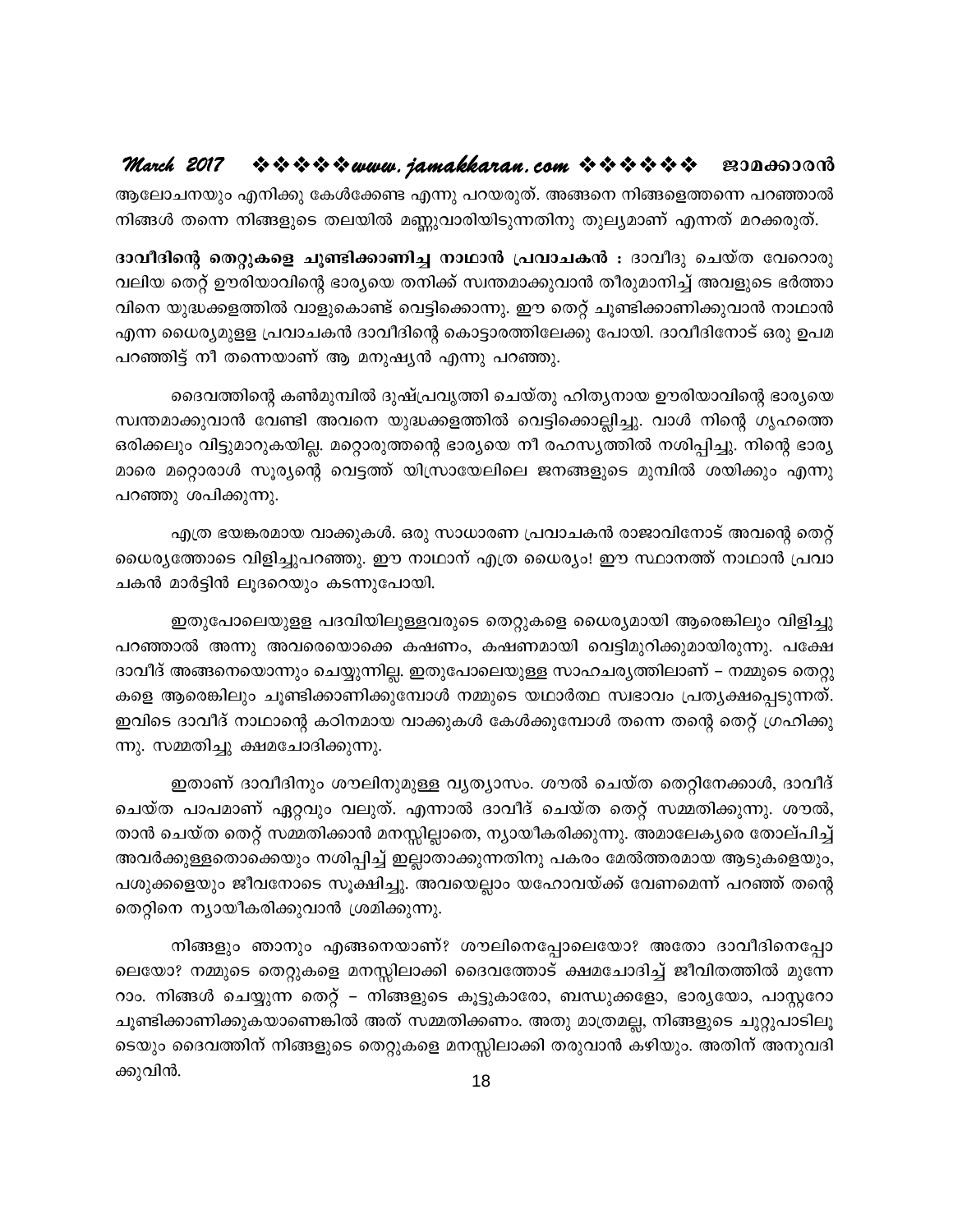#### 4. വേദവചനം (എബ്രായർ 4:12) നമ്മുടെ തെറ്റുകളെ വിളിച്ചുപറയുന്ന ഒരു ഉരകല്ലാണ്

ഈ വാക്കുകൾ ജനങ്ങൾ കേട്ടിട്ട് അവരുടെ ഹൃദയത്തിൽ കുത്തപ്പെട്ടു. (അപ്പൊ 2:37).

എന്നാൻ അവൻ നീതി, ഇന്ദ്രിയജയം, വരുവാനുള്ള ന്യായവിധി എന്നിവയെക്കുറിച്ച് സംസാരിക്കുമ്പോൾ ഫേലിക്സ് ഭയപരവശനായി തല്ക്കാലം പോകാം. അവസരമുള്ളപ്പോൾ നിന്നെ വിളിപ്പിക്കാം എന്നു പറഞ്ഞു (അപ്പൊ 25:25).

"കോഴികൂകും മുമ്പെ നീ മൂന്നുവട്ടം എന്നെ തള്ളിപ്പറയും" എന്ന യേശു പറഞ്ഞ വാക്ക് പത്രോസ് ഓർത്തു. പുറത്തുപോയി അതിദുഃഖത്തോടെ കരഞ്ഞു. (മത്തായി 26:75)

വേദവചനം മുഖം നോക്കുന്ന ഒരു കണ്ണാടിയാണ്. നമ്മുടെ മുഖത്തുള്ള പാടുകളും, അഴുക്കുകളുമൊക്കെ നമുക്ക് കാണുവാൻ സഹായിക്കുന്നു. ഉടൻ തന്നെ കഴുകിക്കളയുവാൻ നാം ശ്രമിക്കണം.

വേദപുസ്തകം എടുത്ത് നാം തന്നെ നമ്മുടെ വീട്ടിലിരുന്ന വായിക്കുമ്പോൾ, ധ്യാനിക്കു മ്പോൾ, ആ വചനങ്ങളിലൂടെ നാം തന്നെ നമ്മുടെ തെറ്റുകളെ മനസ്സിലാക്കുന്നത് ഒരു നല്ല ശീലമാണ്. വചനങ്ങൾ വായിച്ച് അതിലൂടെ തെറ്റകളെ ഗ്രഹിക്കുന്നത് ഏറ്റവും ഉത്തമമാണ്.

ചൈനാ ദേശത്തെ ഒരു പെൺകുട്ടി വേദപുസ്തകം വായിച്ചിട്ട് "അയ്യോ ഞാനിത് വായി ക്കുമ്പോൾ ഇതെന്നെ ചവിട്ടി തള്ളുന്നു" എന്ന് പറഞ്ഞു.

"ബാലൻ തന്റെ നടപ്പിനെ നിർമ്മലമാക്കുന്നതെങ്ങനെ? നിന്റെ വചനപ്രകാരം അതിനെ സുക്ഷിക്കുന്നതിനാൽ തന്നെ" (സങ്കീ 119:9).

"സത്യത്താൽ അവരെ ശുദ്ധീകരിക്കേണമേ; നിന്റെ വചനം സത്യം ആകുന്നു." (യോഹ  $17:17$ ).

#### 5. നമ്മുടെ ഹൃദയം (1 യോഹ 3:20) നമ്മെ കുറ്റക്കാരനെന്നു വിധിച്ചാൽ

നമ്മെ നാം ഗ്രഹിക്കുവാനായി ദൈവം പ്രയോഗിക്കുന്ന മറ്റൊരു ഉപകരണം – നമ്മുടെ മനഃസാക്ഷിയാണ്. കള്ളമുള്ള മനസ്സ് തുള്ളുന്നു എന്ന പഴഞ്ചൊല്ല് ഇതിനൊരു സാക്ഷ്യമാണ്.

ചില സമയങ്ങളിൽ നമ്മെ ആരും ശ്രദ്ധിക്കാതെ നാം ഏകാന്തതയിലിരിക്കുമ്പോൾ നമ്മുടെ മനസ്സനുഭവിക്കുന്ന വേദനകളെയും, കാഴ്ചകളെയും ആർക്കും കാണുവാൻ സാദ്ധ്യമല്ല. മനഃ സാക്ഷിയെ ക്യാമറയിലൂടെ പോലീസുകാർക്ക് ചിത്രീകരിക്കുവാൻ കഴിയുമെങ്കിൽ കോടതിയുടെ ആവശ്യമേ ഇല്ലാതാവും.

നമ്മുടെ ശരീരത്തിലുളള രക്തത്തെ ശുദ്ധീകരിക്കുവാൻ ദൈവം നമ്മുടെ ഹൃദയത്തിൽ ആർക്കിൽ എന്ന അവയവം സൃഷ്ടിച്ചിരിക്കുന്നു. നമ്മുടെ ശരീരത്തിലുണ്ടാകുന്ന പല കുഴപ്പ ങ്ങളെയും ശരിയാക്കുവാൻ ദൈവം കുറേ അവയവങ്ങളെ നമ്മുടെ ശരീരത്തിൽ സൃഷ്ടിച്ചിട്ടു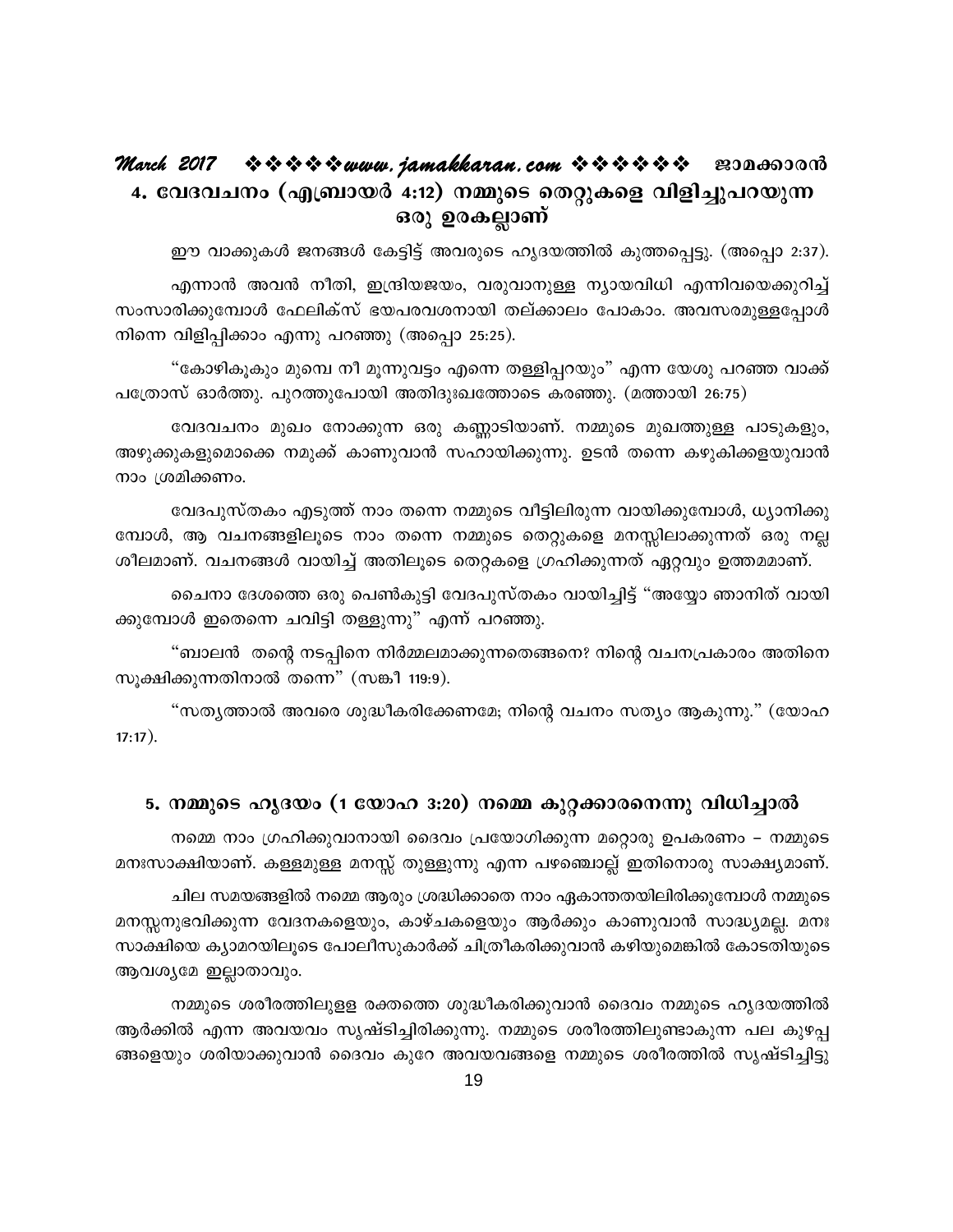ണ്ട്. ഈ അഴുക്കുകളെല്ലാം കളയുവാൻ ഒരു യന്ത്രം നമ്മുടെ ശരീരത്തിനുള്ളിൽ വച്ചിരിക്കുന്നു. ഇതുപോലെ മനുഷ്യൻ ചെയ്യുന്ന തെറ്റുകളെയും, പാപങ്ങളെയും ഉണർത്തുവാൻ വേണ്ടിയാണ് നമ്മുടെ മനഃസാക്ഷിയെയും ദൈവം സൃഷ്ടിച്ചിരിക്കുന്നത്. എന്നാൽ മനുഷ്യൻ ഈ മനഃസാ ക്ഷിയെ ഒരു കളിപ്പാട്ടം പോലെ മാറ്റിയിരിക്കുന്നു. ഒരു വ്യക്തിക്ക് ലോകത്തെ മുഴുവൻ പറ്റിക്കു വാൻ സാധിക്കും. പക്ഷെ, അവന്റെ മനഃസാക്ഷിയെ പറ്റിക്കുവാൻ സാദ്ധ്യമല്ല.

ദൈവം മനുഷ്യനെ സൃഷ്ടിച്ചപ്പോൾ അവന്റെ മനുഷ്യസ്വഭാവത്തോടുകൂടി തന്റെ ദൈവ ഗുണത്തെയും ചേർത്തു നിർമ്മിച്ചിരിക്കുന്നു. മനുഷ്യനുള്ളിൽ ദൈവം തന്റെ ഗുണത്തെ മനഃ സാക്ഷിയായി സ്ഥാപിച്ചു. ലോകത്തിനു പുറത്ത് അവൻ പച്ചോന്തുപോലെ കുറേ വേഷങ്ങൾ ധരിച്ചാലും, ആ വേഷം മാറ്റൽ പുറംലോകത്തിനു മാത്രമാണ്. എന്നാൽ തത് സ്വരൂപം, എന്താ ണെന്ന് അവന്റെ മനഃസാക്ഷിക്ക് നന്നായിട്ടറിയാം. ലോകത്തെ മുഴുവൻ പറ്റിക്കാം പക്ഷേ സ്വന്തം മനഃസാക്ഷിയെ ആർക്കും പറ്റിക്കാൻ സാദ്ധ്യമല്ല. വ്യഭിചാരത്തിൽ പിടിക്കപ്പെട്ട ഒരു പെണ്ണിനെ, പരീശന്മാരും, സദൂകൃരും യേശുവിന്റെ അടുക്കൽ കൊണ്ടുവന്നു. "ഈ പെണ്ണിനെ കുറിച്ച് നിങ്ങ ളെന്തു പറയുന്നു?" എന്ന് യേശുവിനോട് ചോദിച്ച ആ മനുഷ്യനോട് യേശു "നിങ്ങളിൽ പാപം ചെയ്യാത്തവൻ ആദ്യം ഇവളുടെ മേൽ കല്ലെറിയുവിൻ" എന്നു പറഞ്ഞു. ഈ വാക്കുകേട്ട ഉടൻ തന്നെ അവരുടെ മനഃസാക്ഷി കുത്തപ്പെട്ട് വലിയവർ മുതൽ കുട്ടികൾ വരെ ഓരോരുത്തരായി സ്ഥലം വിട്ടുപോയി. (യോഹ 8:39).

ഈ സംഭവത്തിൽ ഓരോ മനുഷ്യനും തന്റെ ഹൃദയത്തിൽ കുത്തപ്പെട്ട് തന്റെ തെറ്റ് മന സ്സിലാക്കി, തിരിച്ചുപോയി എന്നത് ശ്രദ്ധിക്കേണ്ടതാണ്.

നാബാലിന്റെ ഹൃദയം : ദാവീദിനോട് നന്ദിയില്ലാത്ത പ്രവൃത്തി, നാബാൽ ചെയ്തതുകൊണ്ട്, അതിനെക്കുറിച്ച് ചിന്തിച്ച്, ചിന്തിച്ച് അവന്റെ മനസ്സ് അവനെ 10 ദിവസത്തോളം വേദനിപ്പിച്ചു കൊണ്ടിരുന്നു. ഒടുവിൽ അവൻ മരിച്ചുപോയി (1 ശമു 25:38). ഈ സംഭവത്തിലൂടെ മറ്റൊരു സത്യവും നിങ്ങളോട് പറവാൻ ആഗ്രഹിക്കുന്നു. ഈ നാബാൽ തന്റെ ഹൃദയത്തിൽ ദാവീദി നോട് താൻ നന്ദികേട് കാണിച്ചുവെന്ന് അവൻ മനസ്സിലാക്കിയപ്പോൾ അവനെന്തു ചെയ്തിരി ക്കണം? എഴുന്നേറ്റ് പോയി ദാവീദിനോട് ക്ഷമചോദിച്ചിരുന്നെങ്കിൽ, തീർച്ചയായും ദാവീദ് ക്ഷമി ച്ചിട്ടുണ്ടാവും. നാബാൽ മരിക്കുമായിരുന്നില്ല. അതു ചെയ്യാതെ അവൻ തന്റെ ഹൃദയത്തെ കഠി നപ്പെടുത്തി, കല്ലുപോലെ മാറിയപ്പോൾ അവൻ ഹൃദ്രോഗം വന്ന് മരിച്ചുപോയി

ഇതുപോലെ നമ്മളും തെറ്റ് ചെയ്ത് കുറേ ദിവസത്തിനുശേഷം നമ്മുടെ ഹൃദയത്തിൽ കുത്തപ്പെടുകയാണെങ്കിൽ നാം ഉടൻ ചെന്ന് ആരെയാണോ വേദനിപ്പിച്ചത് അവരോട് ക്ഷമ ചോദിക്കണം. ക്ഷമ ചോദിക്കാതിരുന്നാൽ, കൂടെക്കൂടെ, ശാസന കേട്ടിട്ടും ശാഠ്യം കാണിക്കുന്ന വൻ നീക്കുപോക്കില്ലാതെ പെട്ടെന്നു നശിച്ചുപോകും. (സദൃ 29:1) എന്ന വചനം നമ്മളിൽ പ്രതി ഫലിക്കാനിടയാകും.

ഇതുതന്നെയാണ് നാബാലിന്റെ ജീവിതത്തിലും സംഭവിച്ചത്. അവന്റെ ഹൃദയം കല്ലു പോലെയായി, മരിച്ചുപോയി. അതായത് അവന് ഹൃദ്രോഗം ബാധിച്ച് മരണമടഞ്ഞു. ഇങ്ങനെ യുള്ളവരുടെ മനഃസാക്ഷിയാണ് കുത്തപ്പെട്ട മനഃസാക്ഷിയെന്ന് വേദപുസ്തകം പറയുന്നത്. (1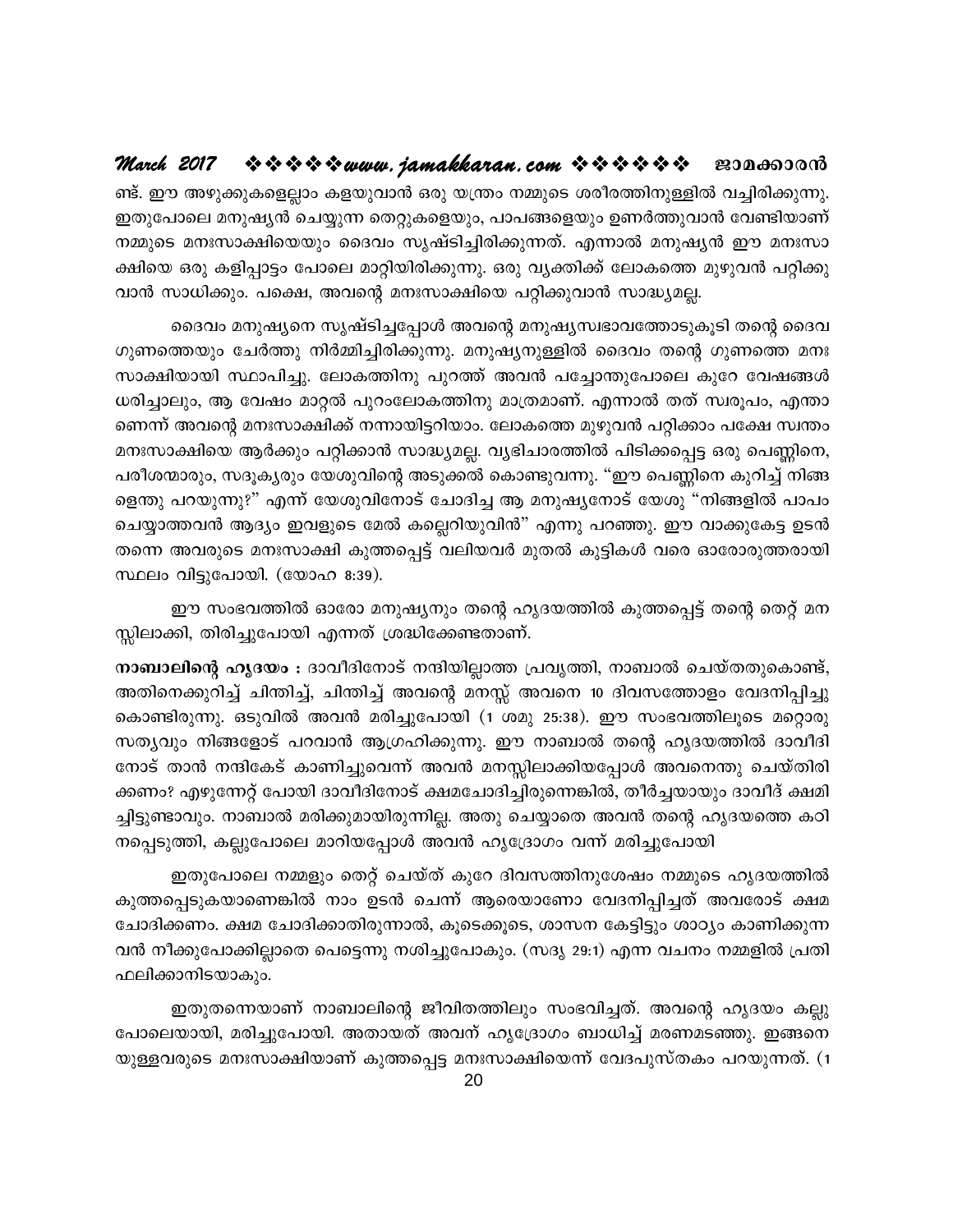March 2017 ❖❖❖❖※www.*jamakkaran.com* ❖❖❖❖❖◆ · æɔമക്കാരൻ തിമൊ 4:1). അതായത് മാനസാന്തരപ്പെടുവാൻ മനസ്സില്ലാത്തവർ, ദൈവത്തോടു ചൂടുവാങ്ങിയ വർ മനഃസാക്ഷിക്കെതിരായി ശാഠ്യംപിടിച്ച് (യോഹ 8:9) പിന്നീട് തെറ്റുകൾ തിരുത്തി നല്ല മനഃ സാക്ഷിയോടുകൂടി ജീവിക്കുവാൻ പഠിക്കണം. (അപ്പൊ 23:1).

#### വാർത്തയുടെ ഉള്ളടക്കം

നമ്മുടെ തെറ്റുകളെ നാം മനസ്സിലാക്കിക്കൊണ്ട്, അത് തിരുത്തണമെന്നുള്ള കാര്യമാണ് ഇത്രയും നേരം ചിന്തിച്ചത്. ഇതിൽ 5 വിഷയങ്ങൾ പഠിച്ചു.

ആദ്യമായി നമ്മുടെ തെറ്റുകൾ അറിയുവാനുള്ള ആഗ്രഹം നമുക്കുണ്ടായിരിക്കണം.

രണ്ടാമതായി നമ്മുടെ പ്രായവും കാലഘട്ടങ്ങളും നമ്മുടെ തെറ്റുകളെ ഉണർത്തുമെന്നത് മറക്കാതിരിക്കുവിൻ. പ്രായമുള്ളവരുടെ ആലോചന കേൾക്കുവിൻ – നിങ്ങൾ ബാല്യക്കാരായി രുന്നാൽ നിങ്ങളുടെ തെറ്റുകളെ ഒഴിവാക്കാൻ, നിങ്ങളുടെ മാതാപിതാക്കളുടെ ആലോചന കേൾക്കുവിൻ. ബാല്യക്കാരുടെ ആലോചനകേട്ട് രാജ്യത്തെ രണ്ടായി ഭിന്നിച്ച രെഹൊബെയാ മിനെപ്പോലെ നിങ്ങളാവരുത്.

മൂന്നാമതായി നിങ്ങളുടെ തെറ്റുകളെ അടയാളം കണ്ടുപിടിക്കാൻ സഹായിക്കുന്ന ഉപക രണം നിങ്ങളോടൊപ്പമുള്ളവരും നിങ്ങളുടെ സാഹചര്യവുമാണ്. ബിലെയാമിന്റെ കാലിനെ കഴുത ഭിത്തിയിൽ ഞെരുക്കിയത് മറക്കരുത്. സാഹചര്യങ്ങളിലൂടെ ഉണ്ടാവുന്ന തടസ്സങ്ങളിൽ ദൈവം ഉണ്ടാക്കുന്ന തടസ്സമേത്, പിശാച് കൊണ്ടുവരുന്ന തടസ്സമേത് എന്ന് വേർതിരിച്ചറിയുവാൻ ശീലി ക്കുവിൻ. നെഹമ്യാവ് മതിൽ പണിയുമ്പോൾ സാഹചര്യങ്ങൾ കൂടുതൽ തടസ്സമുണ്ടാക്കിയിരു ന്നു. ഇതുപോലെയുള്ള തടസ്സങ്ങൾ പിശാചിന്റെ തടസ്സങ്ങളാണ്. എന്നാൽ ബിലെയാം യിസ്രാ യേൽ ജനങ്ങൾ ശപിക്കുവാൻ പോകുമ്പോൾ കഴുതയിലൂടെ ഉണ്ടാകുന്ന തടസ്സം, ബിലെയാ മിന് അവന്റെ തെറ്റുകൾ മനസ്സിലാക്കുവാനായി ദൈവം കൊണ്ടുവന്ന തടസ്സമാണ്.

നാലാമതായി, ദൈവവചനത്തെ നാം വായിക്കുമ്പോൾ കർത്താവ് നമ്മുടെ തെറ്റുകളെ ഓർമ്മിപ്പിക്കുന്നു. യേശു പത്രോസിനോട് പറഞ്ഞ വാക്കുകളോർത്ത്, പത്രോസ് മനസ്സു തകർന്ന് കരയുന്നു. കർത്താവിന്റെ വചനം ഇരുവശവും മൂർച്ചയുള്ള വാളാകുന്നു.

അടുത്ത തവണ, വേദപുസ്തകം വായിക്കുമ്പോൾ ദൈവമേ എന്റെ തെറ്റുകളെ ഉണർത്തേ ണമേ എന്ന് പ്രാർത്ഥിക്കുവിൻ.

അവസാനമായി നിങ്ങളുടെ തെറ്റുകളെ മനസ്സിലാക്കുവാൻ നിങ്ങളുടെ മനഃസാക്ഷിയോടു ചോദിക്കുവിൻ. നിങ്ങളുടെ മനഃസാക്ഷി നിങ്ങൾ ചെയ്യുവാൻ പോകുന്ന, പ്രവൃത്തിയെ തെറ്റാ ണെന്ന് ചുവന്ന പ്രകാശമുള്ള അടയാളം പോലെ കാണിക്കുകയാണെങ്കിൽ അത് ചെയ്യാതിരി ക്കുവിൻ. ഇങ്ങനെയുള്ള നല്ല മനഃസാക്ഷിയെ നിങ്ങൾക്കു തരുവാനായി ദൈവത്തോടു ചോദി ക്കുവിൻ.

നാം നമ്മെ തന്നെ വിധിച്ചാൽ വിധിക്കപ്പെടുകയില്ല (1 കൊരി 11:31).

തന്റെ തെറ്റുകൾ ഗ്രഹിക്കുന്നവൻ ആര്? (സങ്കീ 19:12).

സഹോദരന്മാരെ നാം എല്ലാവരും പലതിലും തെറ്റിപ്പോകുന്നു (യാക്കോ 3:1-2).

എന്നെ ഉപദേശിപ്പിൻ; ഞാൻ മിണ്ടാതെയിരിക്കാം. ഏതിൽ തെററിപ്പോയെന്നു എനിക്കു ബോധം വരുത്തുവിൻ (ഇയ്യോ 6:24).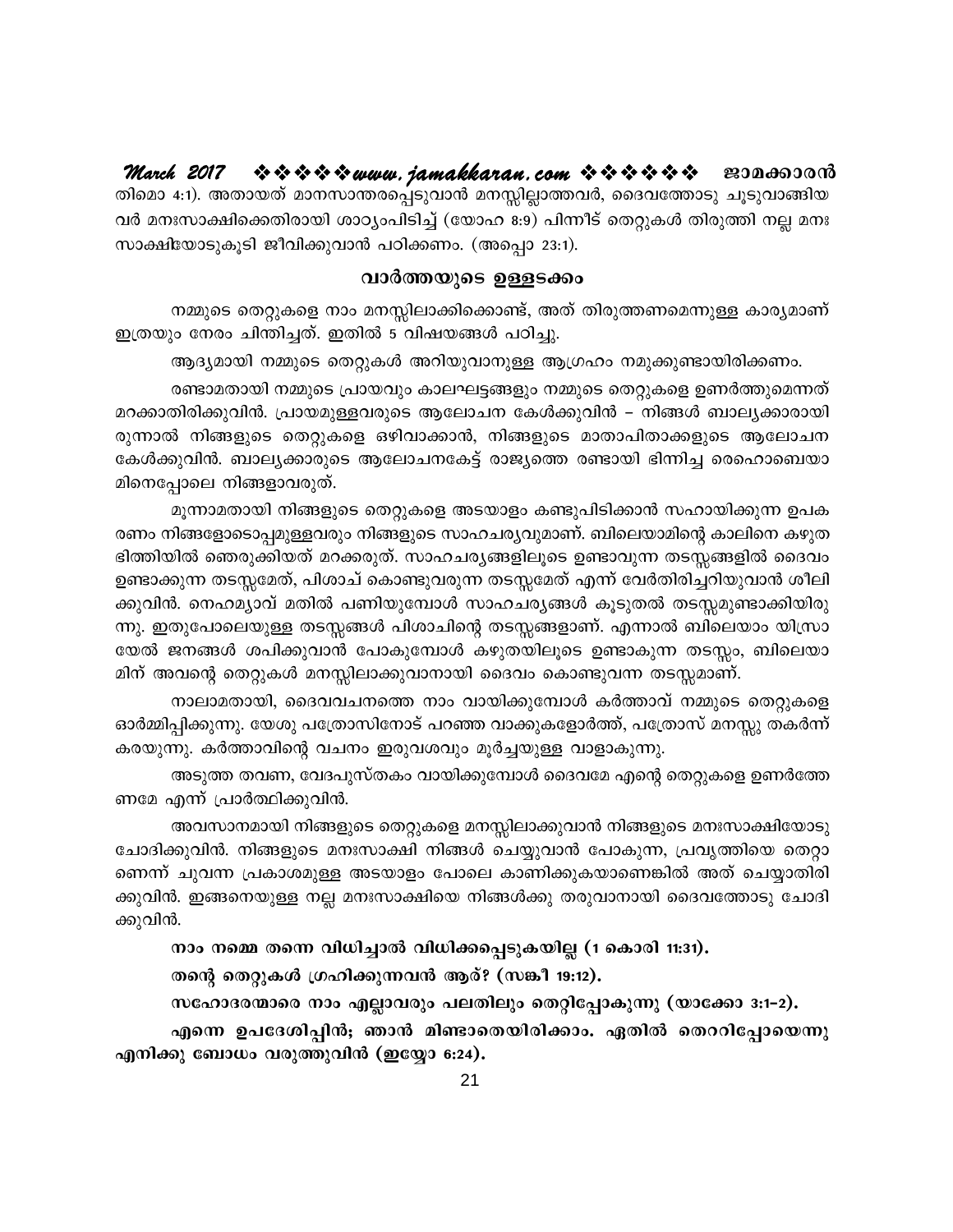## പ്രതികൂല സാഹചര്യങ്ങൾ അനുകൂല ദൈവ പ്രവർത്തനങ്ങൾ

1 ശമുവേൽ 28:1-2, 1 ശമുവേൽ 29:1-3

ഫെലിസ്തൃർ യിസ്രായേലിനോടു പടവെട്ടേണ്ടതിനു തങ്ങളുടെ സേനകളെ ഒന്നിച്ചു കൂട്ടി; അപ്പോൾ രാജാവായ ആഖീശ് ദാവീദിനോട്: നീയും നിന്റെ ആളുകളും എന്നോടുകൂടെ യുദ്ധത്തിന് പോരേണം" എന്ന് അറിയിച്ചു. 'അതേ' എന്ന ഉത്തരം ദാവീദും നല്കി. ദാവീദും തന്റെ പടയാളികളും ആഖീശിന്റെ പടയാളികളോട് ചേർന്നു.

ദാനിയേലിനെപ്പോലെ (ദാനി 6:4), കർത്താവിനെപ്പോലെ (യോഹ 18:38) മറ്റുള്ളവർ ഒരു കുറ്റം കണ്ടുപിടിക്കാത്ത വ്യക്തിയത്രേ ദാവീദ് (1 ശമു 29:3). എങ്കിലും ഫെലിസ്ത്യ പ്രഭുക്ക ന്മാർക്ക് ദാവീദിനെ ഒരു സംശയം (29:4,5). അതിനാൽ യുദ്ധത്തിൽ പങ്കെടുപ്പിക്കാതെ ദാവീദി നെയും കൂട്ടരെയും തിരിച്ചയച്ചു. (1 ശമു 29:6).

ഈ സമയത്തിനിടയ്ക്കുള്ള സംഭാഷണത്തിൽ തന്റെ സ്വന്തം ജനമായ യിസ്രായേലിനെ "തന്റെ ശത്രുക്കൾ" എന്ന് പറയുന്നതും, ദാവീദ് തനിക്ക് ദൈവദുതന് തുല്യനെന്ന് ആഖീശ് പറ യുന്നതും ആശ്ചര്യമായിരിക്കുന്നു (29:8,9). ദാവീദ് 3 ദിവസയാത്രയ്ക്കു ശേഷം സ്വദേശമായ സിക്ലാഗിൽ എത്തി. അവിടെ എത്തിയപ്പോഴാണ് ഹൃദയഭേദകമായ കാഴ്ച ദാവീദ് കണ്ടത്. തന്റെ വീടും, പരിസരവും, പ്രദേശവും, ഗ്രാമവും തീവെച്ച് ചുട്ടുകളഞ്ഞിരിക്കുന്നു. തന്റെ ഭാര്യമാരെ യും, കുഞ്ഞുങ്ങളെയും, തനിക്കു വേണ്ടപ്പെട്ടവരെയെല്ലാം പിടിച്ചുകൊണ്ടുപോയിരിക്കുന്നു.  $(30:1-2).$ 

ദൈവത്തിന്റെ ശത്രുക്കളോട് ദാവീദ് കൂട്ടുകൂടിയപ്പോൾ തനിക്കുള്ളതെല്ലാം നഷ്ടപ്പെട്ടി രിക്കുന്നു! പക്ഷേ ദൈവസ്നേഹം ദാവീദിനെ ശരിയായ വഴിക്ക് നടത്തി – തന്റെ കുടുംബത്തെ രക്ഷിക്കുവാൻ. ആഖീശ് പറഞ്ഞപ്പോൾ ദാവീദ് ഏറെ ദുഃഖിച്ചിരിക്കും. അതുപോലെ നമുക്കു സങ്കടകരമായ അവസ്ഥകളിലൂടെ ദൈവം നടത്തുമ്പോൾ ഓർമ്മിക്കുക – ദൈവം നമ്മെ നേരായ പാതയിലാണ് നടത്തുന്നത്!

ദാവീദ് നേരായ പാതയിലായപ്പോൾ, ദൈവത്തോട് ബന്ധം ശരിയാകുന്നു. പ്രാർത്ഥനാ ജീവിതം തിരികെ ലഭിക്കുന്നു. പ്രാർത്ഥനയ്ക്കു മറുപടിയും ദൈവം നല്കുന്നു. (30:8). രക്ഷ നല്കേണ്ടതിന് ദൈവം ഒരു വ്യക്തിയെയും ഒരുക്കിയിരിക്കുന്നു. (30:11–16). എല്ലാം നഷ്ടപ്പെട്ട് നിരാശയിൽ താണുപോയ നേരത്തും ദൈവവചനവൃവസ്ഥ "ശത്രുവിനു വിശക്കുന്നു എങ്കിൽ അവന്നു തിന്മാൻ കൊടുക്ക; ദാഹിക്കുന്നു എങ്കിൽ കുടിപ്പാൻ കൊടുക്ക (സദൃ 25:21). നിറവേറ്റി യപ്പോൾ വിജയം ഉടൻ ലഭിക്കുന്നു.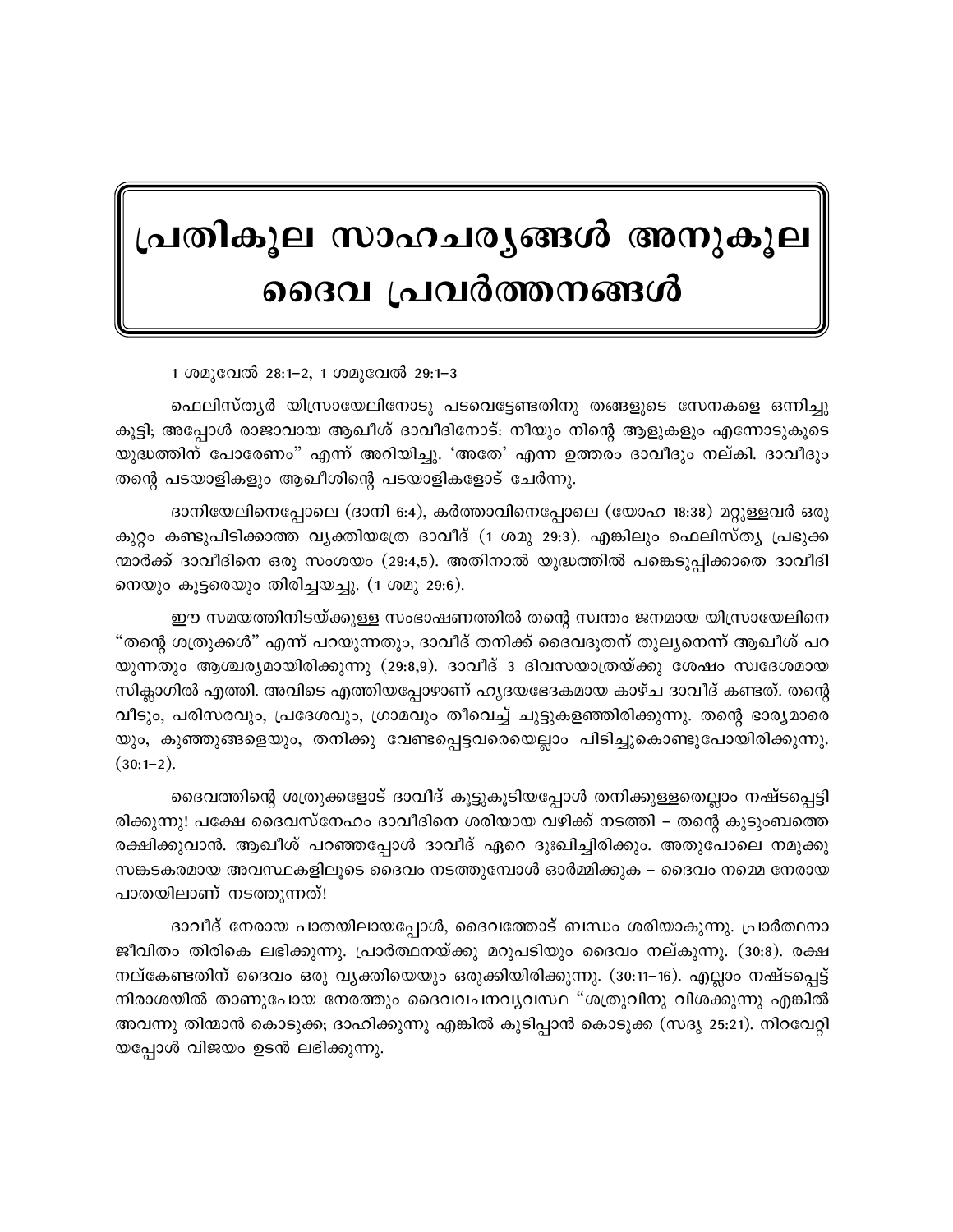നഷ്ടപ്പെടലിന്റെ വേദനയും, ദുഃഖവും, കണ്ണുനീരും വാർത്തൊലിച്ചപ്പോഴും വഴിയിൽക്കണ്ട പീഡിതന്, അടിമയ്ക്ക് വിശക്കുന്നവന്, അലഞ്ഞ് നടന്ന സാധുവിന്, വസ്ത്രമില്ലാതിരുന്ന നഗ്നന് – വേണ്ടത് ചെയ്തപ്പോൾ (യെശ 58:6,7) ദാവീദിനെ ദൈവം അംഗീകരിച്ചു, ആശീർവദിച്ചു.

#### പ്രിയമുള്ളവരെ,

ദേഹം, ദേഹി, ആത്മാവിന് നമ്മുടെ സഹായം ആവശ്യമുളള വഴിയോരമാകുന്ന ലോക ത്തിലാണ് നാം ജീവിക്കുന്നത്. നമ്മുടെ "ചെറിയ സഹായങ്ങൾ പോലും" ആവശൃത്തിലിരിക്കു ന്നവർക്ക് "വലിയ കൈത്താങ്ങാണ്" ആത്മീയ, ശാരീരിക വിശപ്പിലും ദാഹത്തിലുമിരിക്കുന്ന വർക്ക് നമ്മുടെ സമ്പത്തിന്റെ ഒരംശം മാറ്റിവെച്ച് സഹായിക്കാം. നമ്മുടെ കേരളവും, ഭാരതവും, ഏഷ്യൻ ഭൂഖണ്ഡവും പിന്നെ ലോകത്തിന്റെ അതിരുകളോളമുള്ളവർ കർത്താവിന്റെ കൃപ കാണട്ടെ! ഇരുളിൽ പാർക്കുന്ന ജനം വലിയ വെളിച്ചത്തിലാകട്ടെ! !

#### **STATEMENT OF OWNERSHIP AND OTHER PARTICULARS ABOUT NEWSPAPER JAMAKKARAN (FORM IV)**

| 1. Title of the news paper                   |   | <b>JAMAKKARAN</b>                                                         |
|----------------------------------------------|---|---------------------------------------------------------------------------|
| 2. Language(s) in which it is published :    |   | <b>TAMIL / MALAYALAM</b>                                                  |
| 3. Place of publication                      |   | 89, Majeeth Street,                                                       |
|                                              |   | Old Suramangalam,                                                         |
|                                              |   | Salem - 636 005.                                                          |
| 4. Periodicity of its publication            |   | Monthly                                                                   |
| 5. Printer's name                            |   | M.Velu                                                                    |
| (whether citizen of India)                   |   | Indian                                                                    |
| Address                                      |   | P.M.Press                                                                 |
|                                              |   | 168, Arumuga Nagar, Salem-636 005                                         |
| 6. Publisher & Editor's name                 | ÷ | Dr.M.G.E.PUSHPARAJ                                                        |
| (whether citizen of India)                   |   | Indian                                                                    |
| address                                      |   | 89, Majeeth Street,                                                       |
|                                              |   | Old Suramangalam.                                                         |
|                                              |   | Salem - 636 005                                                           |
| true to the best of my knowledge and belief. |   | I, Dr.M.G.E.PUSHPARAJ hereby declare that the particulars given above are |

| Dated:   | Dr.M.G.E.PUSHPARAJ              |
|----------|---------------------------------|
| 1.3.2017 | Signature of Publisher & Editor |